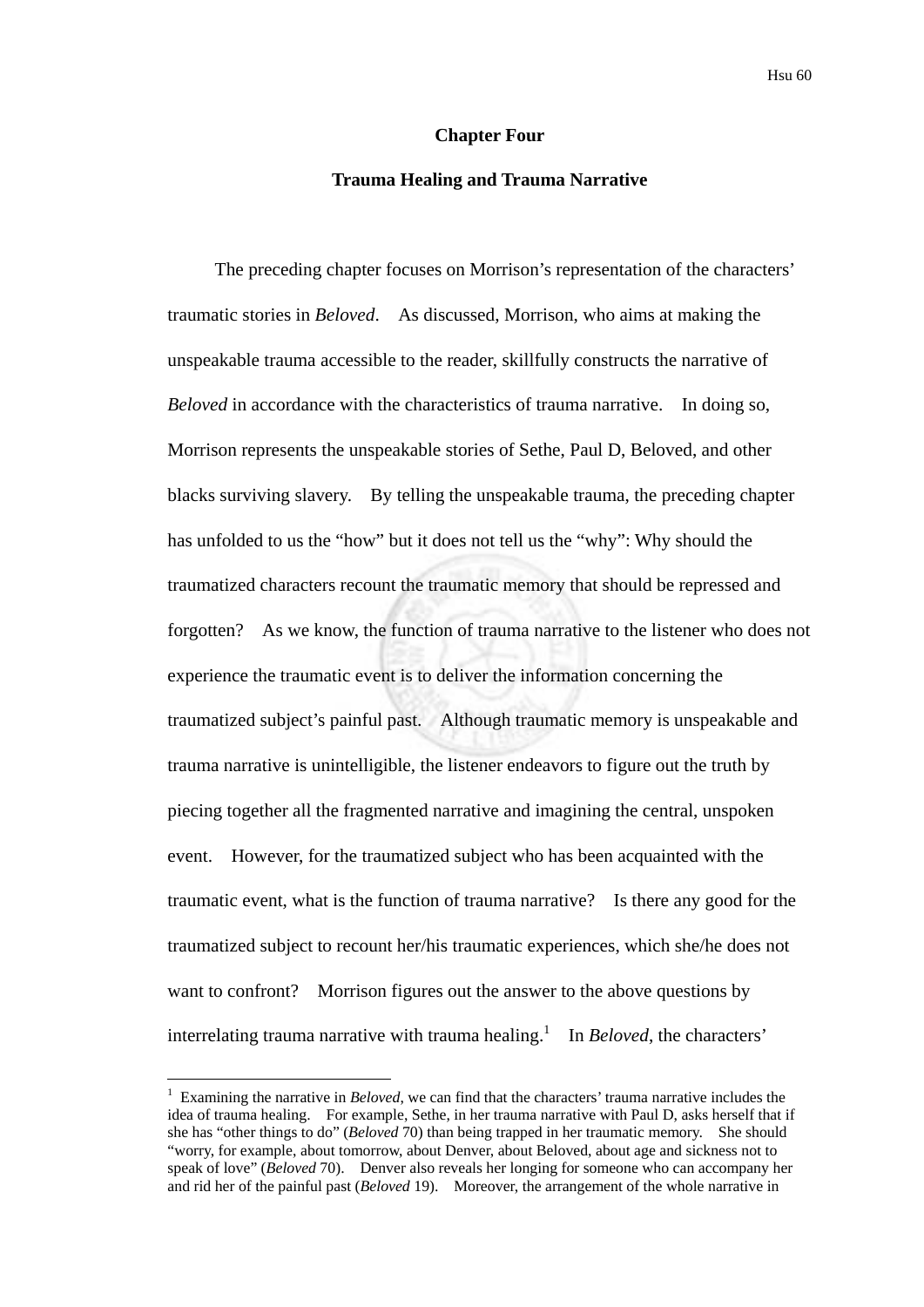trauma narrative not only evinces their inmost desire for trauma recovery but also functions as an approach to trauma healing. For Sethe, Paul D, Denver, and other traumatized blacks, trauma narrative is helpful, even indispensable, because "[r]emembering and telling the truth about terrible events are prerequisites both for the restoration of the social order and for the healing of individual victims" (Herman  $1)$ .<sup>2</sup>

Intending to clarify the relationship between trauma narrative and trauma healing in *Beloved*, this chapter, firstly, emphasizes the significance of trauma healing by indicating the indelibility of traumatic memory and the characters' miserable lives resulting from the unhealed trauma. For the traumatized subject, traumatic memory is unforgettable and, without trauma healing, she/he is constantly haunted by the unhealed trauma. Secondly, this chapter illuminates the significance of "the other" in the process of trauma healing by instancing two unsuccessful ways of trauma healing, repetition compulsion and acting out, which are put into practice without the participation of the other. At last, in terms of the participation of the other, this chapter explicates the role the other plays in trauma narrative and discusses how trauma narrative, as a way of trauma healing executed by within the interaction between the traumatized subject and the other, helps the traumatized subject to extract her/himself from the cruel predicament of being traumatized.

*Beloved* also corresponds to the process of trauma recovery. The novel is divided into three chapters and the opening sentence of each chapter—"124 was spiteful" (*Beloved* 3), "124 was loud" (*Beloved* 169), and "124 was quiet" (*Beloved* 239)—suggests the different stage of trauma healing. The traumatized subject is spiteful at the very beginning, then loud (proclaiming aloud their feeling of being traumatized), and finally quiet (for the trauma has been healed). Morrison's arrangement of the opening sentences suggests that 124, the house where Sethe and Denver live, symbolizes the spatial form of traumatic memory and, most importantly, this arrangement interrelates the whole narrative of *Beloved* with the idea of trauma healing.

1

 $2$  Herman suggests that trauma narrative has a very important status in the process of trauma recovery. Her discussion of the relation between trauma narrative and trauma healing is the main point of this chapter and will be elaborated in the following pages.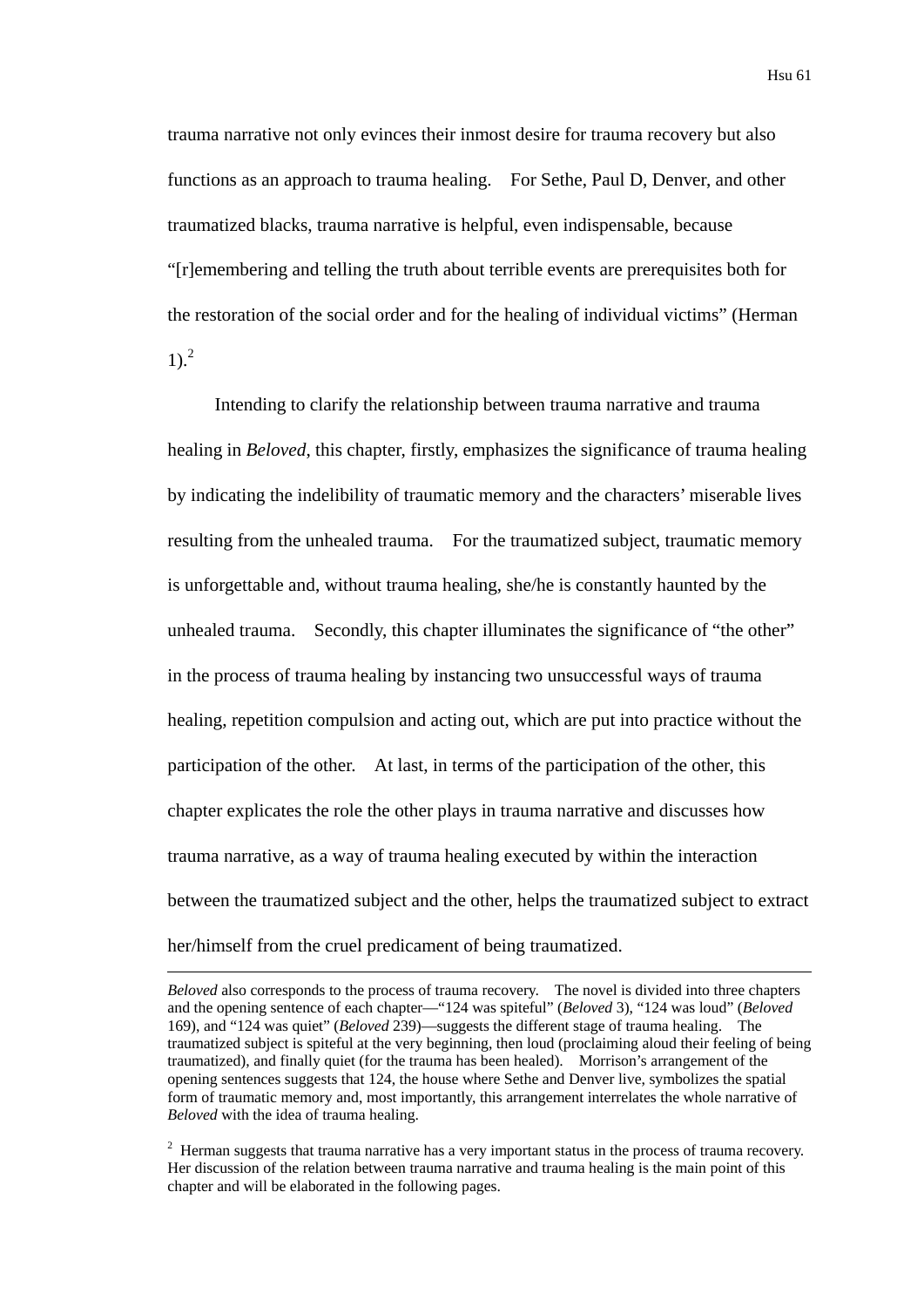### **I. The Indelible Memory**

The operation of repression discussed in Chapter Two discloses the traumatized subject's evasive attitude toward traumatic memory. Being unable to tackle the unassimilated trauma, the traumatized subject represses her/his painful experiences into the unconscious in the hope that she/he will never have to recollect or recount them. However, repression is not an effective way to rid the traumatized subject of her/his traumatic experiences because traumatic memory is only repressed, not vanished. Repression is not forgetting. As Derrida states, it "neither repels, nor flees, nor excludes an exterior force" ("Freud" 246). The repressed memory, rather than being excluded from the traumatized subject's memory system, lurks in the unconscious, waiting for the sign, for the opportunity, to be evoked by the involuntary memory and to return to the consciousness someday. Moreover, comparing to the everyday memory, traumatic memory is indelible since, with its significance in the traumatized subject's life history and the state of being unassimilated, traumatic memory is "a reproduction more faithful and pure [. . .] than if it were assimilated, taken in and made the subject of memory and narrative" (Matus 24). Therefore, considering the failure of repression and the indelibility of traumatic memory, Caruth suggests the difficulty of extricating oneself from the traumatic experience when she states that "[t]o be traumatized is precisely to be *possessed* by an image or event" ("Introduction" 3, emphasis mine).

In *Beloved*, Morrison uses the tree-form scars on Sethe's back to symbolize the traumatic memory which haunts the characters. The scars, which root and seed on Sethe's back, is as indelible as her traumatic memory in slavery. The scars and the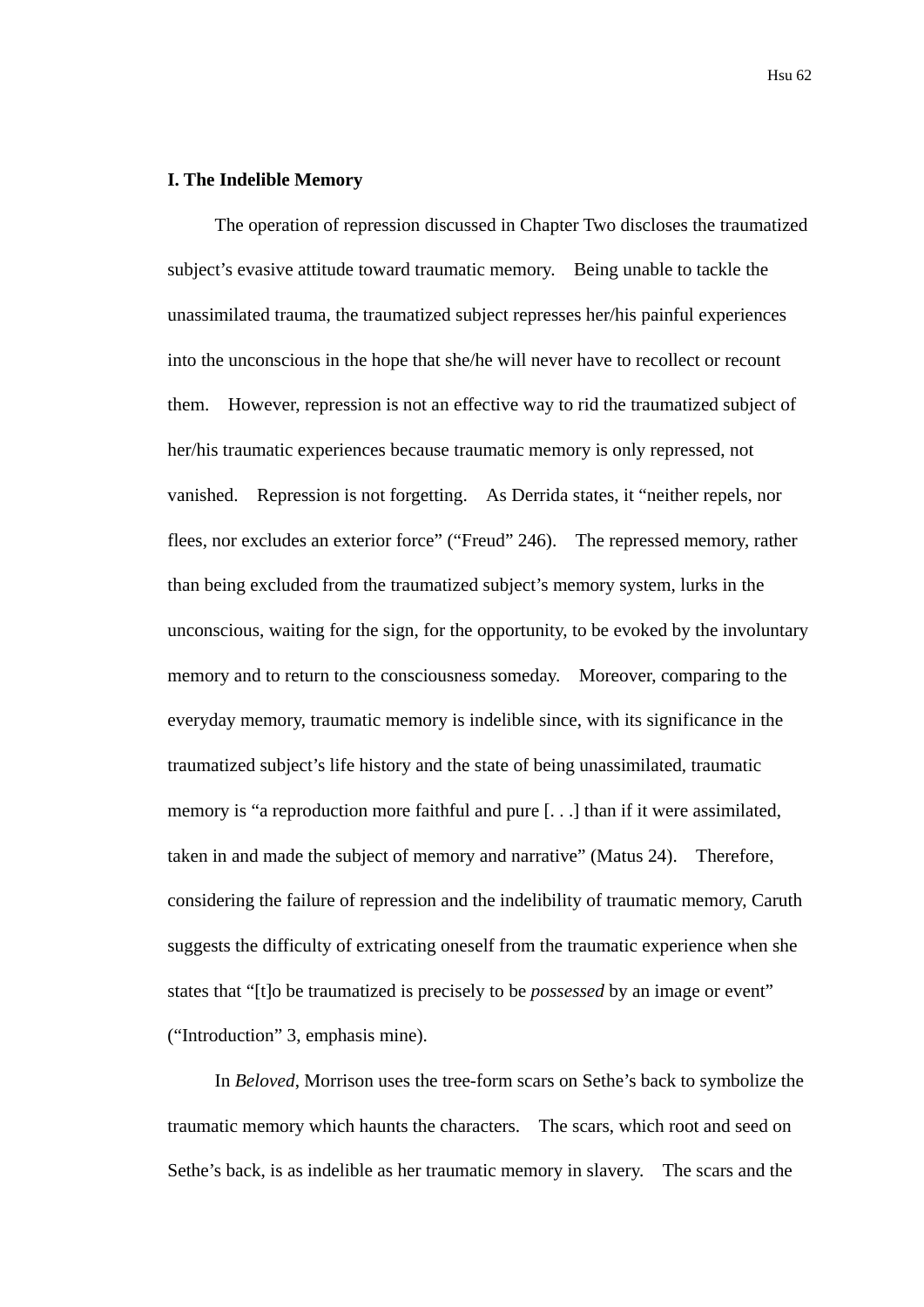traumatic memory are both "inscribed into the body in the form of permanent traces which structure [...] the repetition of affects and mental images associated with them" (Weigel 153). Moreover, Sethe's scars contain the same feature of traumatic memory—it is invisible to the one who bears it but it truly exists. Traumatic memory, being repressed, lurks in the unconscious and is imperceptible; Sethe's scars, spreading abroad on her back, cannot be seen by herself either.

Another symbol of the indelible traumatic memory in *Beloved* is the baby ghost which haunts the occupants in 124. Like Sethe's scars, the baby ghost is invisible to the occupants but no one doubts its existence, "[t]he women in the house knew it and so did the children" (*Beloved* 3). Besides, the ghost, like traumatic memory, is not welcome but it appears abruptly from time to time. It manifests itself with signs, "merely looking in a mirror shattered it" or "two tiny hand prints appeared in the cake" (*Beloved* 3), to remind Sethe's family of its existence. Unable to get rid of it, Sethe and Denver "put up with the spite in [their] own way" (*Beloved* 3), as helplessly as the traumatized subject who has no alternative but to live with the indelible trauma. Although Paul D drives out the ghost on the day of his arrival, it returns a few days later in human form. Beloved, the embodiment of the baby ghost and the family's traumatic memory, shuts Paul D and other blacks out of 124 and traps Sethe and Denver into their painful past.

Living with her memories of slavery for eighteen years, Sethe has long been convinced of the indelibility of traumatic memory. She believes that traumatic memory will never vanish, even the atrocities she experienced are alive and waiting for her family. Therefore, Sethe keeps warning Denver against returning to Sweet Home, the place where she was abused, because she fears that the atrocities she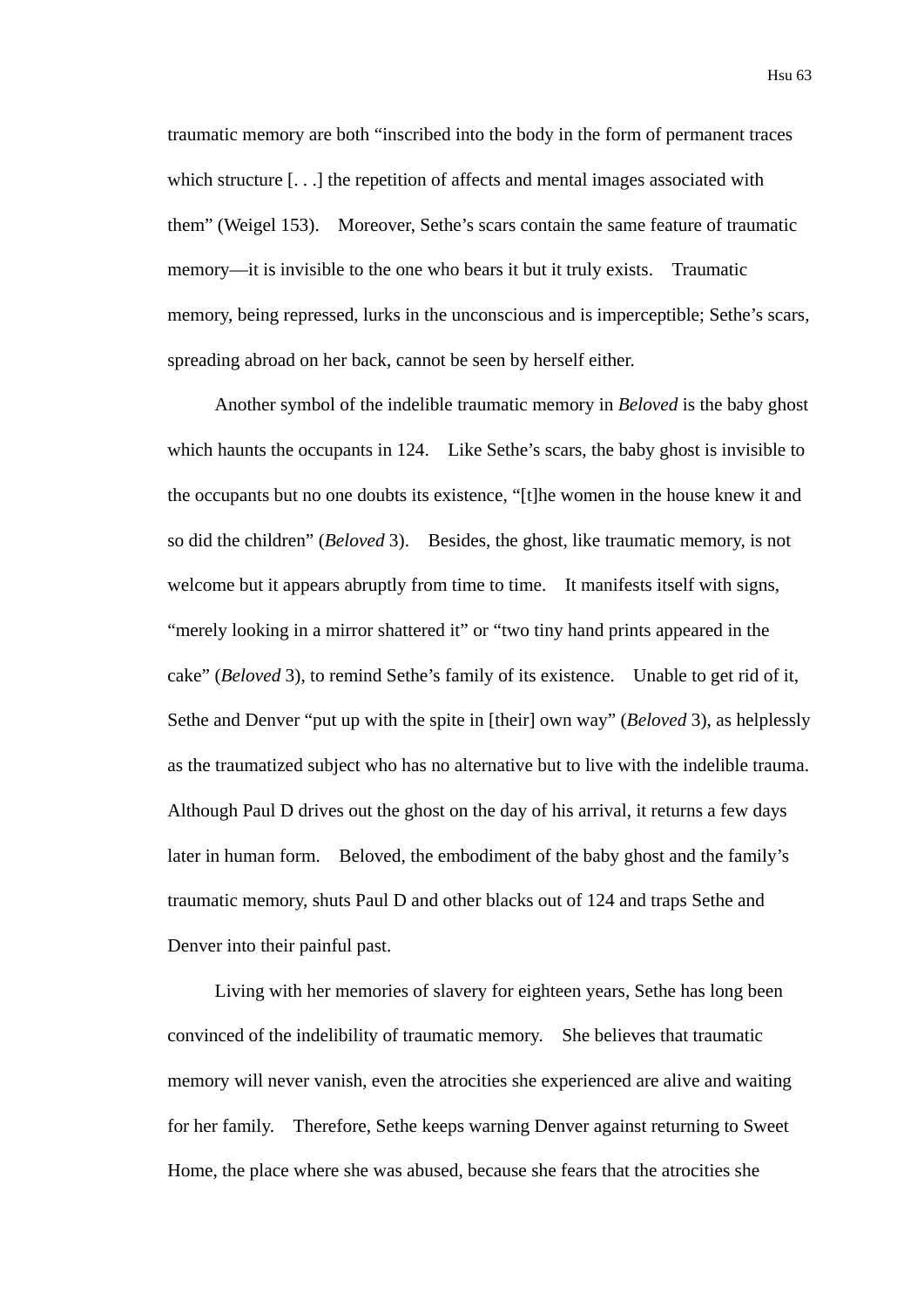experienced will happen to her daughter again:

"Someday you [Denver] be walking down the road and you hear something or see something going on. So clear. And you think it's your thinking it up. A thought picture. But no. It's when you bump into a *rememory* that belongs to somebody else. Where I was before I came here, that place is real. It's never going away. Even if the whole farm—every tree and grass blade of it dies. The picture is still there and what's more, if you go there—you who never was there—if you go there and stand in the place where it was, it will happen again; it will be there for you, waiting for you. So, Denver, you can't never go there. Never. [. . .] ." (*Beloved* 36, emphasis and explanation mine)

Sethe's dread of the indelibility of traumatic memory reminds us of the sentence in the last chapter of *Beloved*—"It was not a story to pass on." According to Lawrence, the term "pass on" can be interpreted as "to pass down" or "to die away" (244) and, if we adopt the latter, the sentence can be explained as "it is not a story which will be forgotten." In fact, the double meaning of the sentence manifests the very predicament which the traumatized subject has to confront with: Traumatic memory is unspeakable (not to pass down) and unforgettable (not to die away) hence the traumatized subject is forced to remember what she/he cannot tell. This is the same predicament for the occupants of 124 because they have to live with the ghost which cannot be communicated. Roger Sale concludes that the characters' predicament in *Beloved* manifests "Toni Morrison's ambition to create a form, and a storytelling, that keeps alive the struggle to remember, the need to forget, and the inability to forget"  $(15)$ .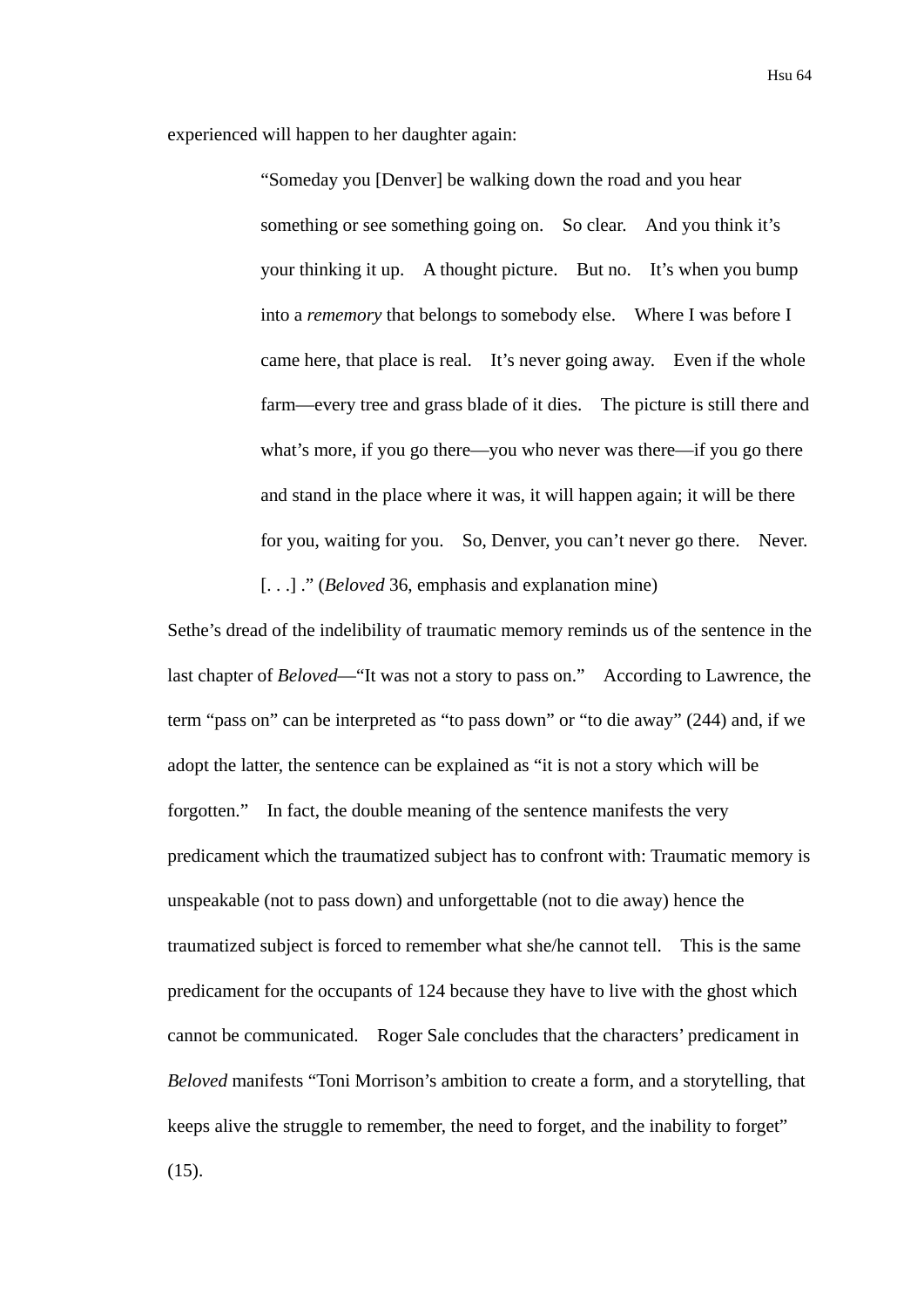# **II. The Unhealed Trauma**

Traumatic events, generally involving "threats to life or bodily integrity, or a close personal encounter with violence and death" (Herman 33), intrude into the traumatized subject's everyday life and impair her/his belief, confidence, dignity, and the sense of security. For the traumatized subject, traumatic events blight her/his life since they "overwhelm the ordinary systems of care that give people a sense of control, connection, and meaning" (Herman 33); it is what Morrison calls "the severe fragmentation of the self" ("Unspeakable" 214). Unable to regain her/his life in its integrity, the traumatized subject abandons her/himself to despair, breaks off all relations with the outside world and has no interest in or plan for the future. Herman, in her research of the post-traumatic life, indicates that "*[h]elplessness* and *isolation* are the core experiences of psychological trauma" (197, emphasis mine).

The traumatized subject's feeling of helplessness derives from her/his inability to resist traumatic events possessing overwhelming power. Moreover, for the person who loses her/his family or friends in traumatic events, the post-traumatic life is filled with a sense of guilt and helplessness for her/his inability to protect her/his beloved. Traumatic events take away what the traumatized subject treasures most and leave her/him the indelible scar. Without trauma healing, the traumatized subject lives her/his remaining years with endless sorrow, mourning for the dead instead of pursuing a better future. In *Beloved*, Baby Suggs loses nearly everything in slavery—her eight children, her husband, her grandchild Beloved—and finally she loses her enthusiasm for living. After witnessing Sethe's killing Beloved, Baby Suggs lies on her bed and mourns for what she loses. "Suspended between the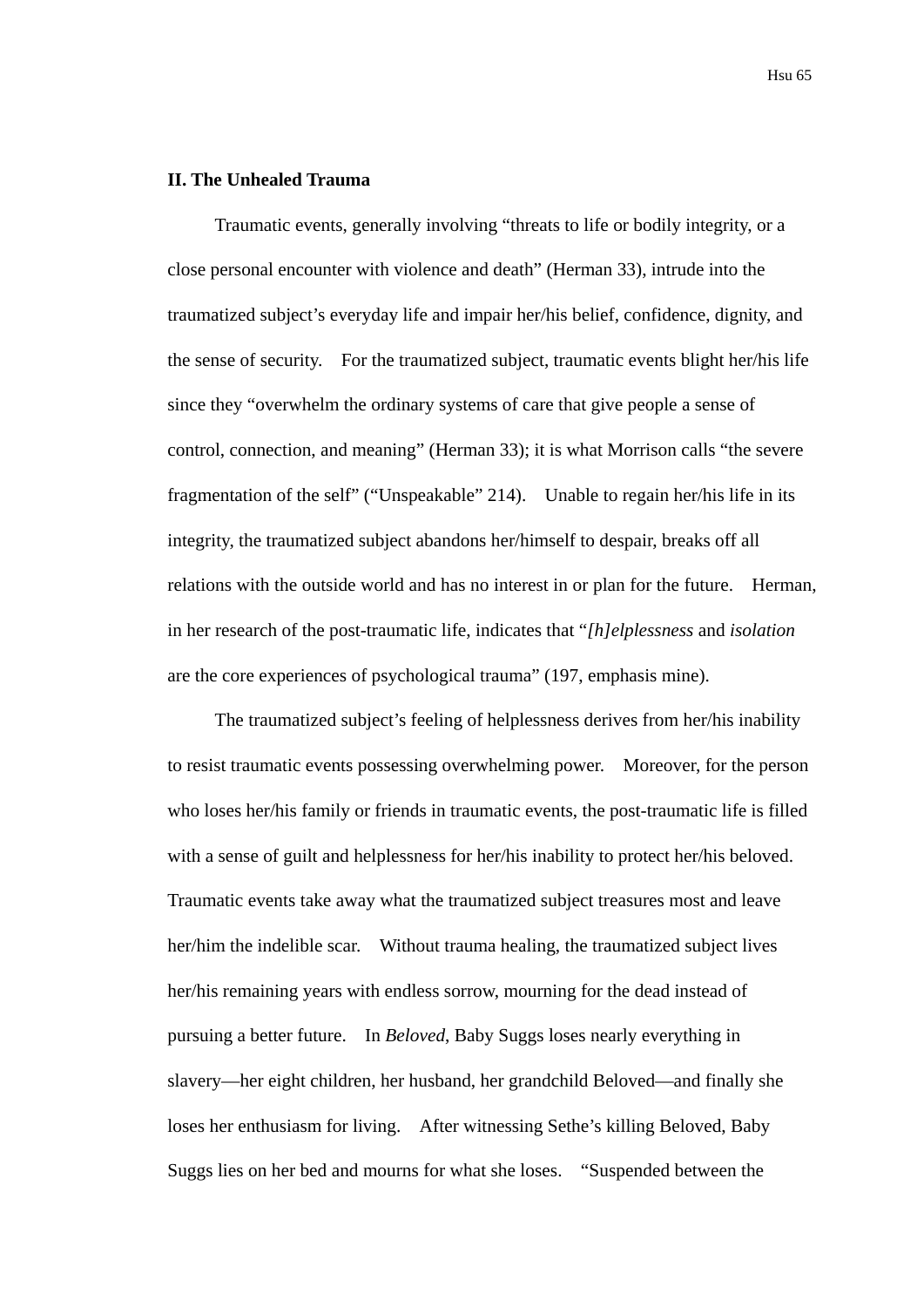nastiness of life and the meanness of the dead, she couldn't get interested in leaving life or living it" (*Beloved* 3-4). Stamp Paid, unwilling to see Baby Suggs moping her life away, persuades her not to give up "her powerful Call" (*Beloved* 177) in the Clearing but Baby Suggs responds with indifference. She says, "What I have to do is get in my bed and lay down. I want to fix on something harmless in this world" (*Beloved* 179). Without trauma healing, Baby Suggs is defeated by the heartbreaking death of her family and becomes so despairing that she tells Sethe not to fight: "Lay down your sword. This ain't a battle; it's a rout" (*Beloved* 244). At the end of the story, after Beloved's disappearance from 124, Sethe feels the same despair that she repeats her mother-in-law's doing, lying on her bed, mourning for her daughter and waiting for death until Paul D returns to 124 to comfort her (*Beloved* 271-72).

Isolation is another predicament that the traumatized subject is confronted with in her/his post-traumatic life. Traumatic events kill the traumatized subject's confidence in self security; the safe world she/he constructs collapses and her/his life is threatened by overwhelming forces. To protect her/himself from further injury, the traumatized subject retreats to the place where she/he considers as safe. She/he also discontinues her/his interpersonal relationships because of her/him indulgence in traumatic past or unwillingness to trust other people. From this perspective, Herman points out that traumatic events isolate the traumatized subject because they "call into question basic human relationships. They breach the attachments of family, friendship, love, and community" (51). Furthermore, without trauma healing, the traumatized subject would rather live in isolation than regain her/his social life for her/his dread of being traumatized again.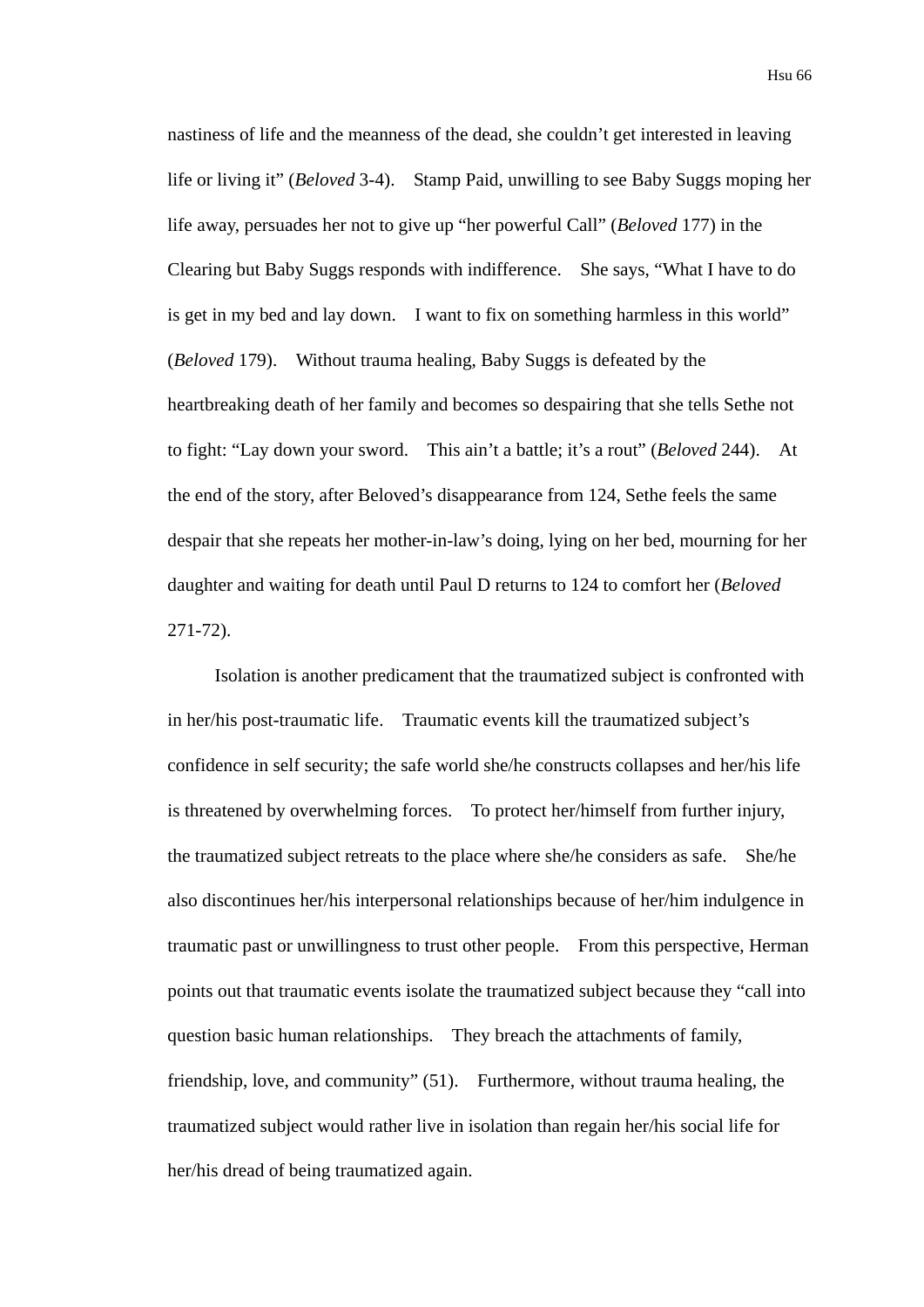In *Beloved*, the life of isolation is Sethe's choice in order to protect her children from the atrocities in slavery. Having been abused at Sweet Home, Sethe tells Paul D, "I couldn't let all that go back to where it was, and I couldn't let her [Beloved] nor any of em [Sethe's children] live under schoolteacher" (*Beloved* 163, explanation mine). Sethe endeavors to keep her children away from "the past that was still waiting for her" (*Beloved* 42) and, to achieve this aim, she isolates her family in 124 by cutting her connection with the outside world. Although Paul D suggests Sethe to move out of the haunted house, she rejects the plan: "No moving. No leaving. It's all right the way it is" (*Beloved* 15). Living with the unhealed trauma, Sethe is convinced that isolating her children in a safe place like 124 is the best way to protect them. Arguing with Paul D, she proudly announces: "I stopped him [schoolteacher]. [. . .] I took and put my babies where they'd be safe" (*Beloved* 164, explanation mine). However, Paul D finds Sethe's words controversial since "what she wanted for her children was exactly what was missing in 124: safety" (*Beloved* 164). Isolating her children in 124, Sethe prevents them from being traumatized in slavery but she also imprisons them in the haunted house, the space representing the traumatic memory she creates. Although Sethe insists that her love is not "too thick" (*Beloved* 164) and her protection works, Paul D refutes her idea: "How? Your boys [Buglar and Howard] gone you don't know where. One girl [Beloved] dead, the other [Denver] won't leave the yard. How did it work?" (*Beloved* 165, explanation mine). Paul D speaks directly to Sethe: "What you did was wrong" (*Beloved* 165) because he realizes that "[t]here could have been a way. Some other way" (*Beloved* 165) which would be more appropriate to protect Sethe's children than merely isolating them in 124. From the viewpoint of trauma healing, Paul D's argument is persuasive given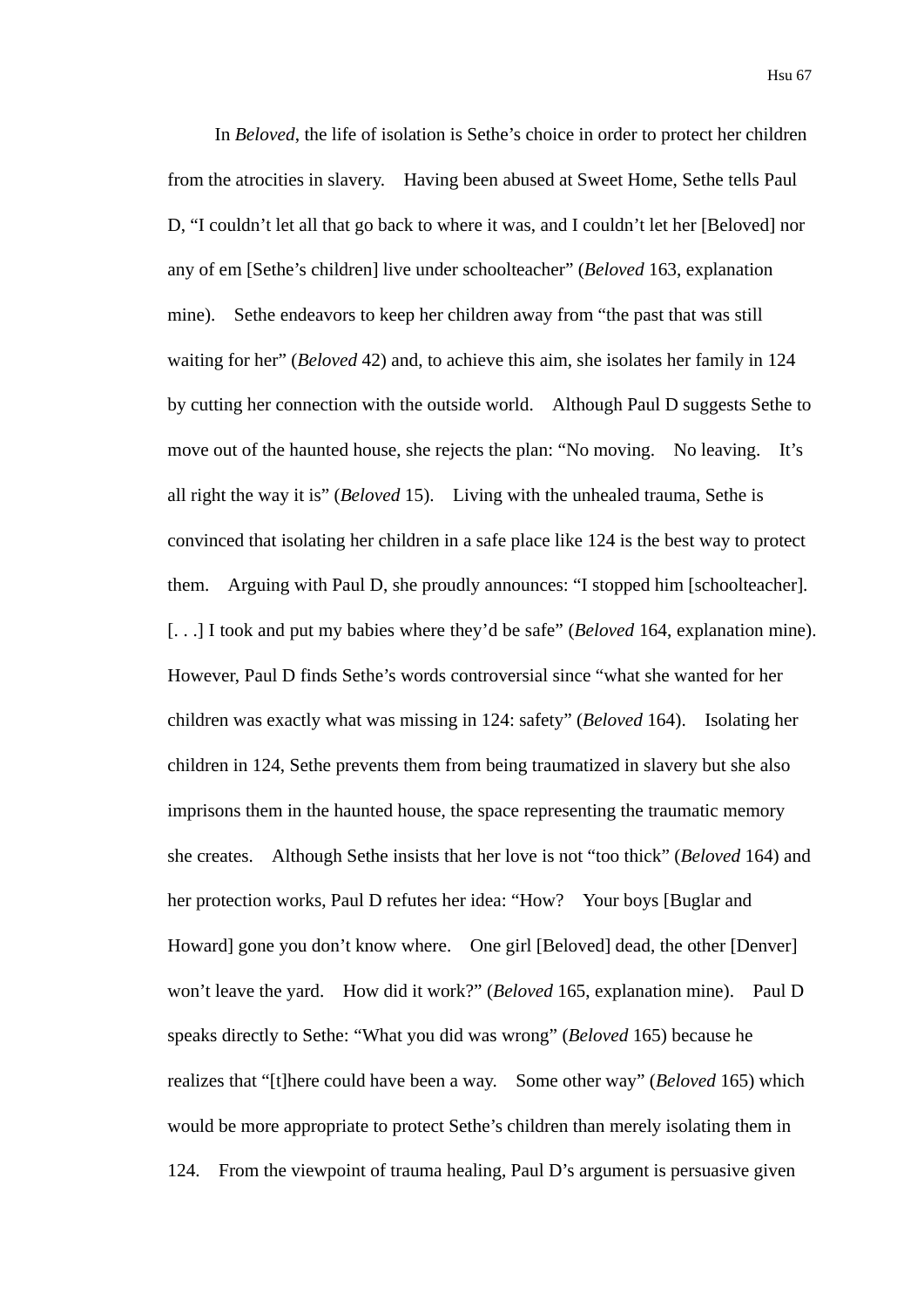that the act of isolation cannot positively heal the trauma; it only passively precludes the possibility of being traumatized again. Furthermore, the traumatized subject's isolation and the unhealed trauma combine each other into a vicious circle. The unhealed trauma isolates the traumatized subject; the life of isolation diminishes the possibility of trauma healing, and so on. In *Beloved*, this vicious circle is conspicuous in Sethe's and Denver's lives. Without trauma healing, Sethe not only traps herself in traumatic memory but also transfers the unhealed trauma to the next generation.<sup>3</sup>

## **III. Trauma Healing without the Other—Repetition Compulsion and Acting Out**

Besides applying the evasive ways of repression and isolation, the traumatized subject may seek other ways to heal the trauma and to abreact her/his resentment of being unfairly traumatized. However, trauma narrative as a way of trauma healing is not an acceptable scheme for the traumatized subject. The traumatized subject rejects trauma narrative because she/he is unwilling to share with other people her/his memories that are private, incommunicable, and even shameful. Dori Laub suggests that the traumatized subject "experience the feeling of belonging to a 'secret order' that is sworn to silence" (67). On the other hand, the traumatized subject's rejection of trauma narrative cuts off her/his communication with other people and thus impedes the participation of the other in the process of trauma healing. As a result, without the other's support, the traumatized subject is forced to deal with her/his trauma alone. The following two activities, repetition compulsion and acting out, are adopted by the traumatized subject as the ways of trauma healing both containing

<u>.</u>

<sup>&</sup>lt;sup>3</sup> The influence of Sethe's isolation on Denver has been discussed with the concept of "insidious" trauma" in Chapter Two, *pp.*12-13.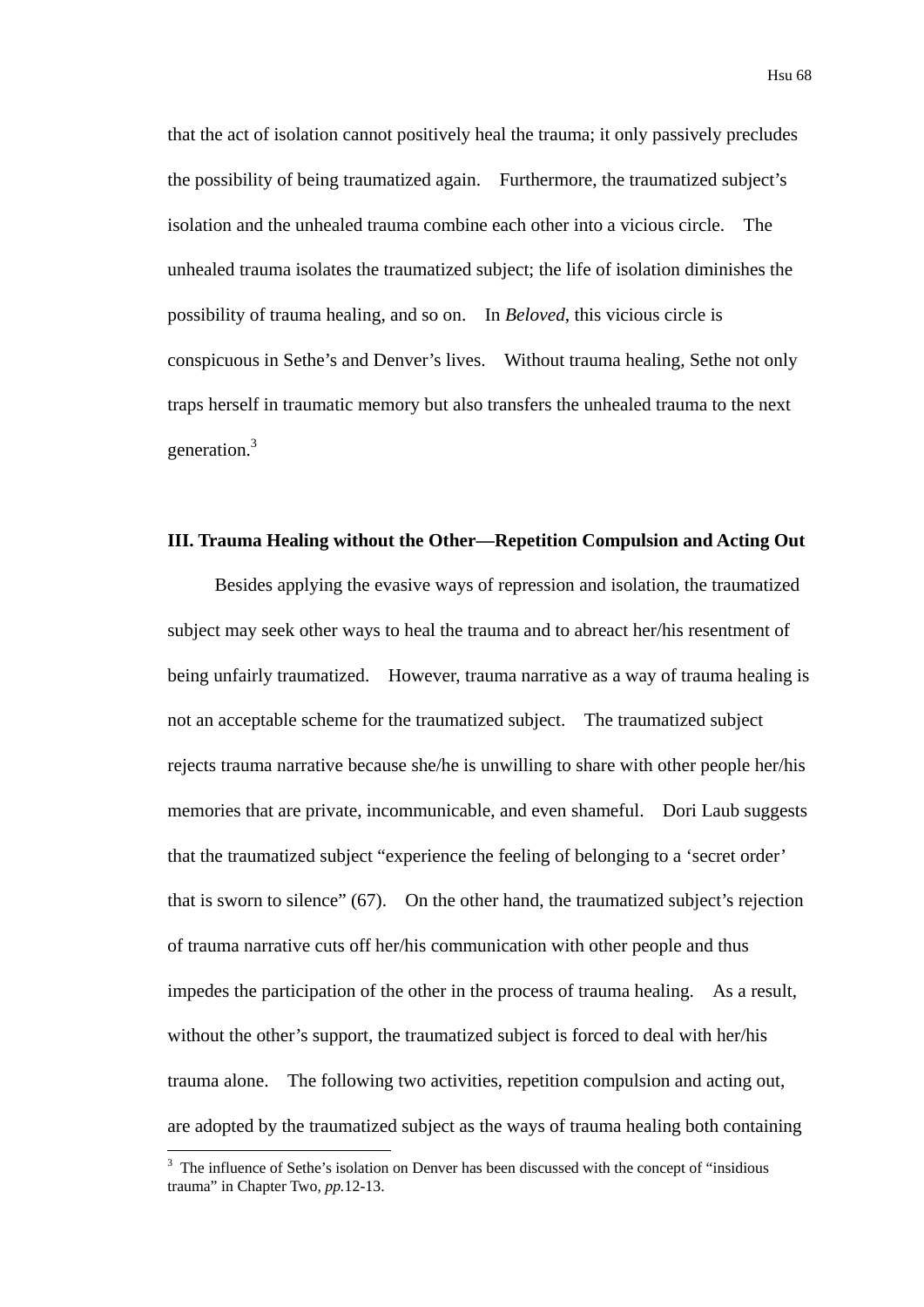the feature of no participation of the other.

What is repetition compulsion? According to Freud, it is the compulsion for the traumatized subject to relive her/his traumatic experiences repeatedly and intensely in dreams (*Beyond* 13). Freud develops this notion in order to conceptualize his observation that the patient "is obliged to *repeat* the repressed material as a contemporary experience instead of, [. . .] *remembering* it as something belonging to the past" (*Beyond* 18, Freud's emphasis). However, readers may find the notion questionable since the action of re-experiencing the traumatic events contradicts the pleasure principle which, in the Freudian theory, governs the subject's mental apparatus to keep her/his mentality in constancy. Interrelating repetition compulsion with the "death instinct," Freud explains that the compulsion to repeat is "more primitive, more elementary, more instinctual than the pleasure principle which it over-rides"  $(Beyond 23)$ .<sup>4</sup> The compulsion to repeat is situated "beyond the pleasure principle" because it is "a more urgent task [. . .] which consists in binding the excitations in such a way as to allow for their subsequent discharge" (Laplanche and Pontalis 468). By repeating her/his traumatic experiences, the traumatized subject tries to negotiate with her/his traumatic past, to grasp its meaning and to assimilate it into her/his personal history. This process, as Peter Brooks suggests, is "the movement from passivity to mastery" (98). For the subject, being traumatized is to experience the traumatic event and to live with its effect passively. The compulsion to repeat reveals the traumatized subject's active attempt to master her/his

<u>.</u>

<sup>4</sup> Death instinct is, according to Freud, "the instinct to return to the inanimate state" (*Beyond* 38). Freud suggests that there is "an urge inherent in organic life to restore an earlier state of things which the living entity has been obliged to abandon under the pressure of external disturbing forces" (*Beyond* 36). Repetition compulsion corresponds with death instinct because it represents the traumatized subject's desire to bring her/his life back to the initial state before the traumatic event occurs.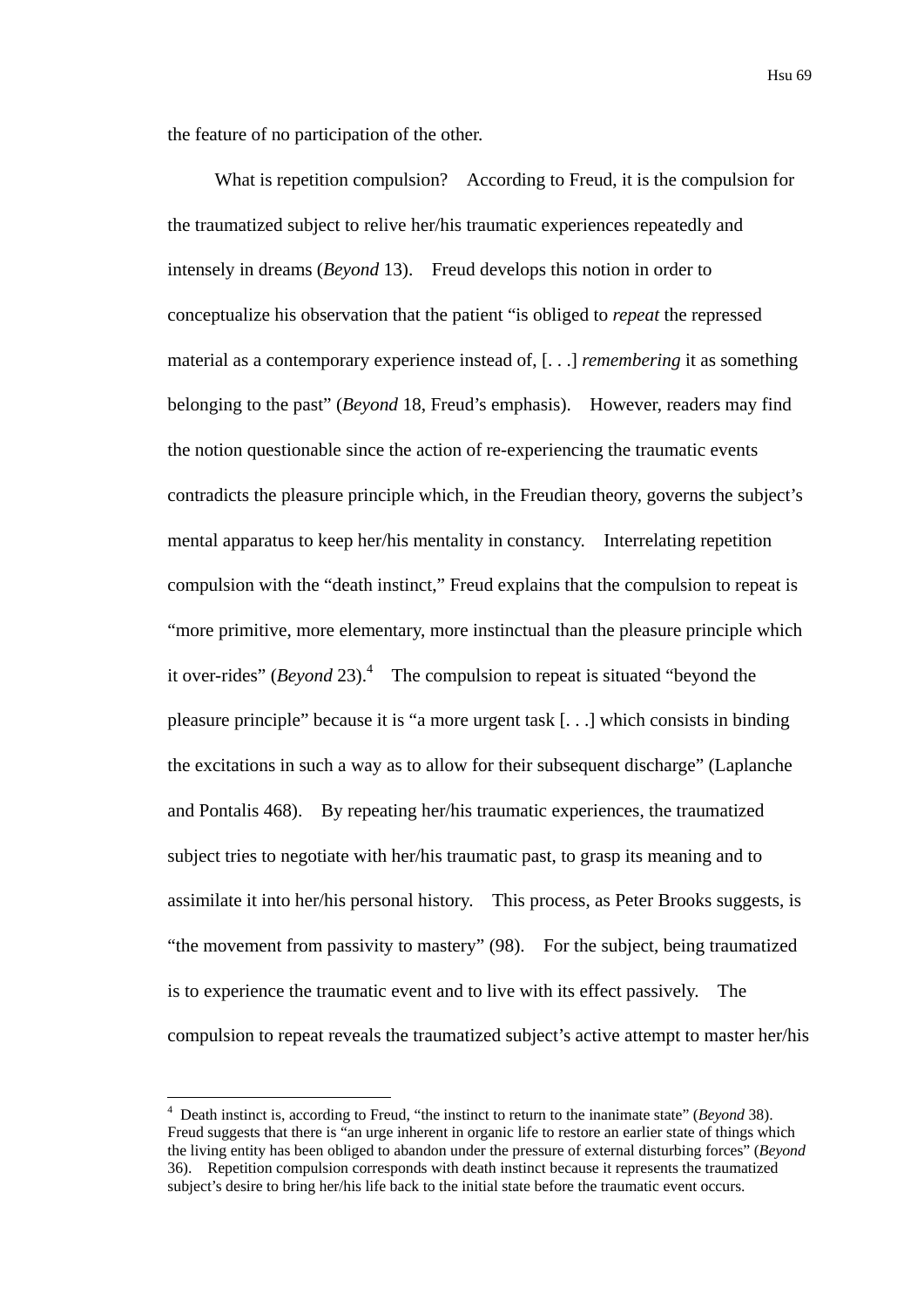trauma, to free her/himself from traumatic memory, and to regain the order of life.<sup>5</sup>

In *Beloved*, there are many instances of repetition compulsion and the most concrete one is Sethe's re-experiencing the past after Beloved's return in human form. Killed in the woodshed eighteen years before, the dead daughter of Sethe should belong to the past and lives only in memories. However, Beloved "come back home from the timeless place" (*Beloved* 182) and, when Sethe recognizes her as her daughter, the past is "ready to glide in" (*Beloved* 176). Unlike the traumatized subject who can only repeat her/his traumatic experiences in dreams, Sethe re-experiences the past in real life by means of reuniting with her dead daughter. Sethe tells herself: "I don't have to remember nothing" (*Beloved* 183) because, with Beloved's return, the past becomes the present and memories become realities. Moreover, Sethe considers that on the traumatic scene of her daughter's death she is in passivity because, unwilling to see them living in slavery, she has no choice but to kill her children but now she can master the traumatic event, to "[t]hink on it then lay it down—for good" (*Beloved* 182). Sethe believes that Beloved's return, as repetition compulsion, affords her an opportunity to "reenter the past they shared" (Vickroy 185), to undo the trauma she creates, to compensate her dead daughter, and to explain to her why she has to cut off her throat. These tasks are so imperative that Sethe disregards other things in her life; she tells herself: "I only need to know one thing. How bad is the scar?" (*Beloved* 184)

The traumatized subject believes that the compulsion to repeat offers her/him the chance to master her/his trauma. However, as Dominick LaCapra states, repetition compulsion is nothing but "an imaginary, illusory hope for totalization, full

<u>.</u>

 $<sup>5</sup>$  To master the trauma by re-experiencing it is the traumatized subject's hope. In fact, this hope is</sup> illusory and the reason of its failure will be discussed in the following pages.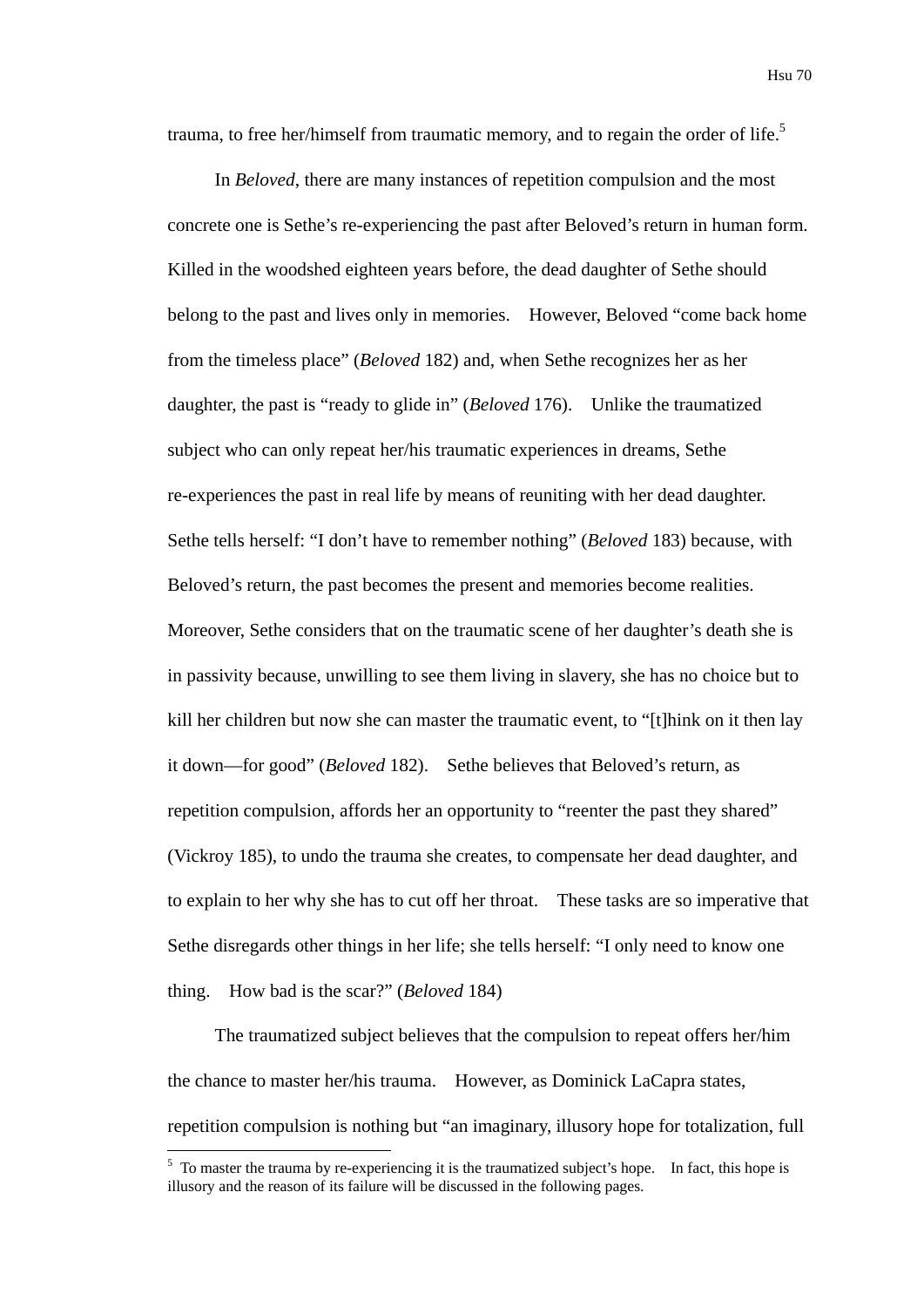closure, and redemptive meaning" (*Representing* 193). The hope is illusory because the act of repetition compulsion cannot help the traumatized subject to make progress in trauma healing. Without the participation of the other, the traumatized subject has to deal with and communicate with the trauma alone. This exclusive communication makes the negotiation between the traumatized subject and her/his traumatic memory consequently reach an impasse. Caruth indicates that the compulsion to repeat manifests "the *necessity* and *impossibility* of grasping the threat to one's own life" (*Unclaimed* 62, emphasis mine) since it "can do nothing but repeat the destructive event over and over again" (*Unclaimed* 63). As a result, repetition compulsion affords the traumatized subject no opportunity to master the traumatic experience, let alone free her/himself from traumatic memory. To make matters worse, repeatedly reliving the traumatic experience may trap the traumatized subject in her/his traumatic past and eventually "lead to destruction" (Caruth, *Unclaimed* 63).

In *Beloved*, Beloved's return as repetition compulsion doest not heal Sethe's trauma; instead, it traps Sethe in her traumatic memory and misinforms her of the correctness of her isolation. After recognizing Beloved as her daughter, Sethe tells Beloved: "you came back here to me and I was right all along: there is no world outside my door" (*Beloved* 184). For Sethe, "[t]he world is in this room. This here's all there is and all there needs to be" (*Beloved* 183). Reliving the past with her dead daughter, Sethe not only cuts her connection with the outside world but also keeps Denver and Paul D at a distance. She is "wrapped in a timeless present" (*Beloved* 184) and eager to undo the trauma she creates. Without the participation of the other, Sethe communicates with Beloved alone, explaining to her how much she loves her and why she has to kill her. "Sethe pleaded for forgiveness, counting,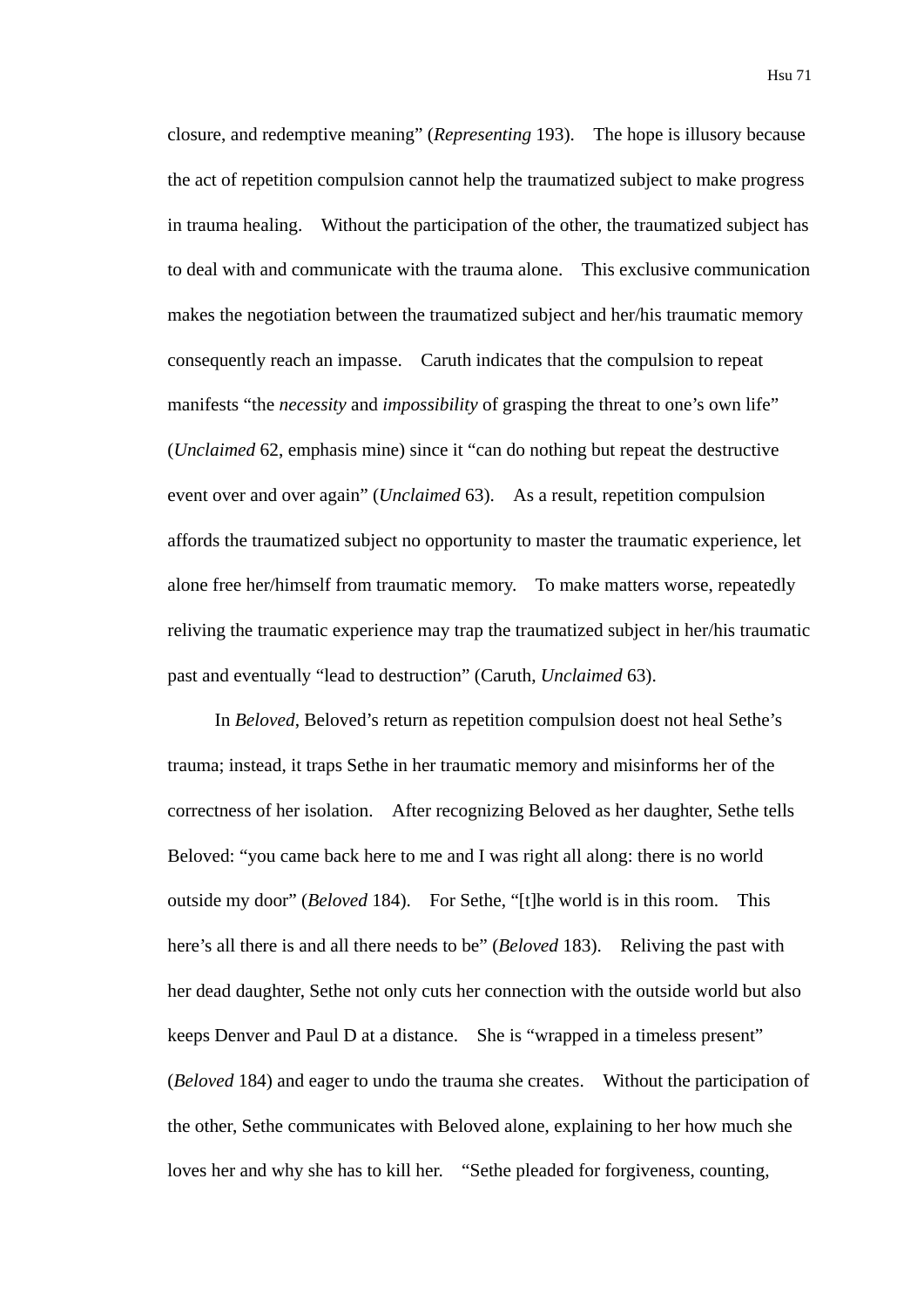listing again and again her reasons: that Beloved was more important, meant more to her than her own life. That she would trade places any day. Give up her life, every minute and hour of it, to take back just one of Beloved's tears" (*Beloved* 242). However, the negotiation between Sethe and Beloved reaches an impasse because the unforgiving daughter refuses to communicate with her mother. No matter what Sethe says, Beloved does not understand and "wasn't interested" (*Beloved* 241). Moreover, Beloved chastises Sethe for cutting off her throat; she enslaves Sethe and makes demands capriciously. Beloved "never got enough of anything" (*Beloved* 240). She spends all Sethe's money, consuming the food in 124, "getting bigger, plumper by the day" (*Beloved* 239), while Sethe becomes thinner and thinner. Lawrence describes Beloved as a "vampire" who "sucks out Sethe's vitality, fattening on her mother's futile attempts to 'make her understand'" (239). Even Denver, after seeing "Beloved lapping [Sethe's] devotion like cream" (*Beloved* 243, explanation mine), realizes that Beloved's return brings her mother "a monstrous consumption" (Schopp 215) than an opportunity to get rid of her traumatic memory.

Another way for the traumatized subject to heal the trauma without the participation of the other is "acting out." Unlike repetition compulsion, which is executed in dreams, "acting out" means the traumatized subject unconsciously reenacts the traumatic moment in real life. According to Freud, during the treatment the patient may reproduce the traumatic moment "not as a memory but as an action" (*Inhibitions* 150). Freud points out that the patient "acts it [the traumatic moment] before us, as it were, instead of reporting it to us" (*An Outline* 176, explanation mine). Van der Kolk and van der Hart explain that the traumatized subject reenacts the traumatic moment rather than recounts it because "[w]hen people are exposed to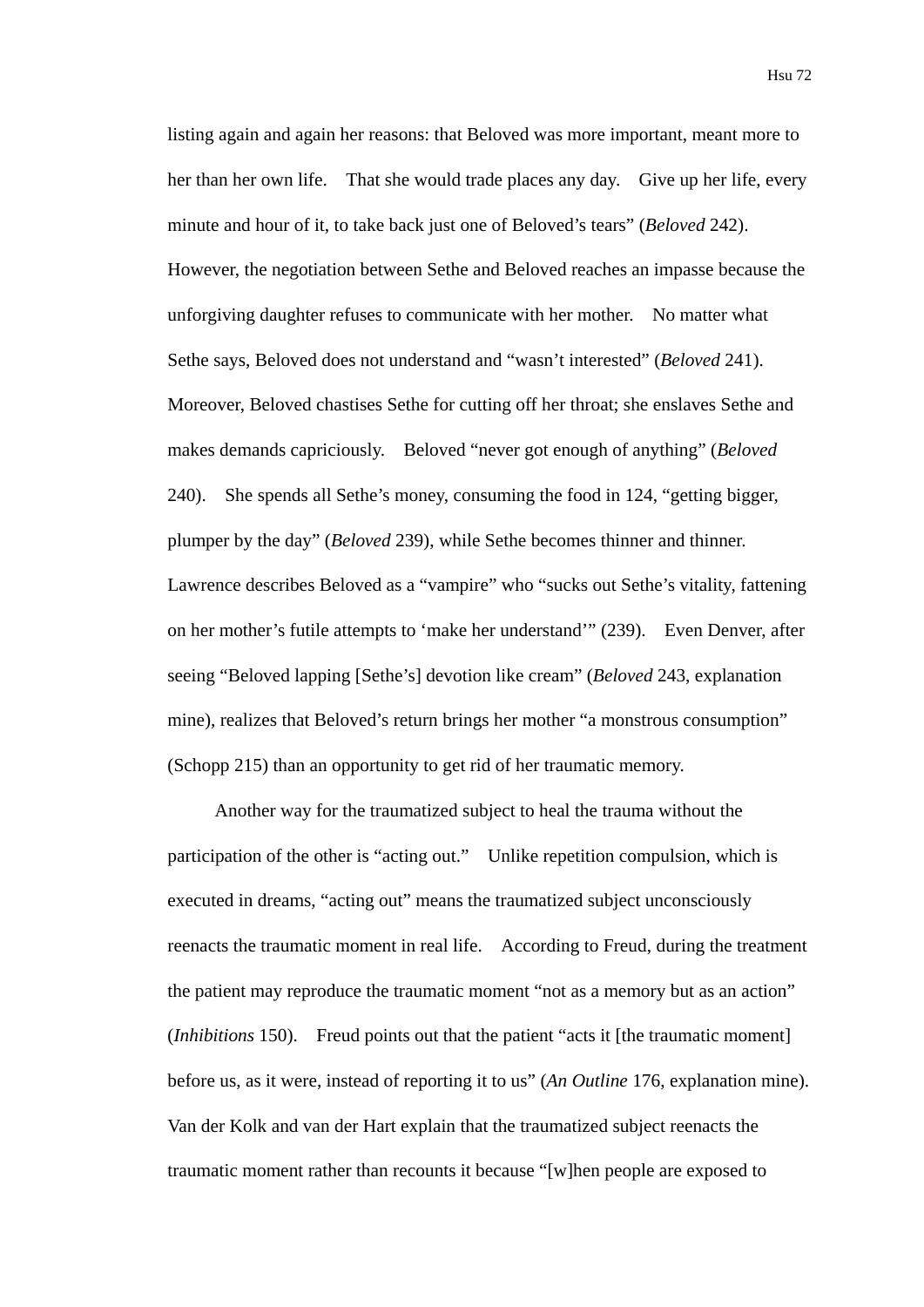trauma, [. . .] they experience 'speechless terror'" (442). For the traumatized subject, traumatic experience "cannot be organized on a linguistic level and this failure to arrange the memory in words and symbols leaves it to be organized on [. . .] behavioral reenactments" (van der Kolk and van der Hart 442-43). On the other hand, acting out functions as an "important defense" (Galatzer-Levy 147) by which the traumatized subject makes an "*energetic reaction*" (Freud, *Studies* 8, Freud's emphasis) to the traumatic event and tries to abreact the resentment of being unfairly traumatized. Herman studies the motive of acting out and suggests that the traumatized subject's reenacting the traumatic moment is "one form of the wish for catharsis" (189). Moreover, in the case of atrocities like rape, child abuse, or holocaust, the traumatized subject's acting out may turn into the so-called "revenge fantasy" in which "the roles of perpetrator and victim are reversed" (Herman 189). In "revenge fantasy," the traumatized subject unconsciously reenacts the atrocity, performing not the victim but the perpetrator to retaliate, imagining that such a reversal and retaliation will abreact her/his resentment and restore her/his own sense of confidence and power.

In *Beloved*, the first instance of acting out is Beloved's strangling Sethe. On that scene, Sethe leads Denver and Beloved to the Clearing, recollecting Baby Suggs' prayer and asking for advice. Sitting on Baby Suggs' rock, Sethe feels "[t]he fingers touching the back on her neck" (*Beloved* 96). At first she thinks it is Baby Suggs's spirit consoling her but suddenly the fingers move "toward her wind-pipe" (*Beloved* 96) and choke her almost to death. Sethe does not know who tries to strangle her but Denver recognizes the attacker. She tells Beloved:

"You did it, I saw you," said Denver.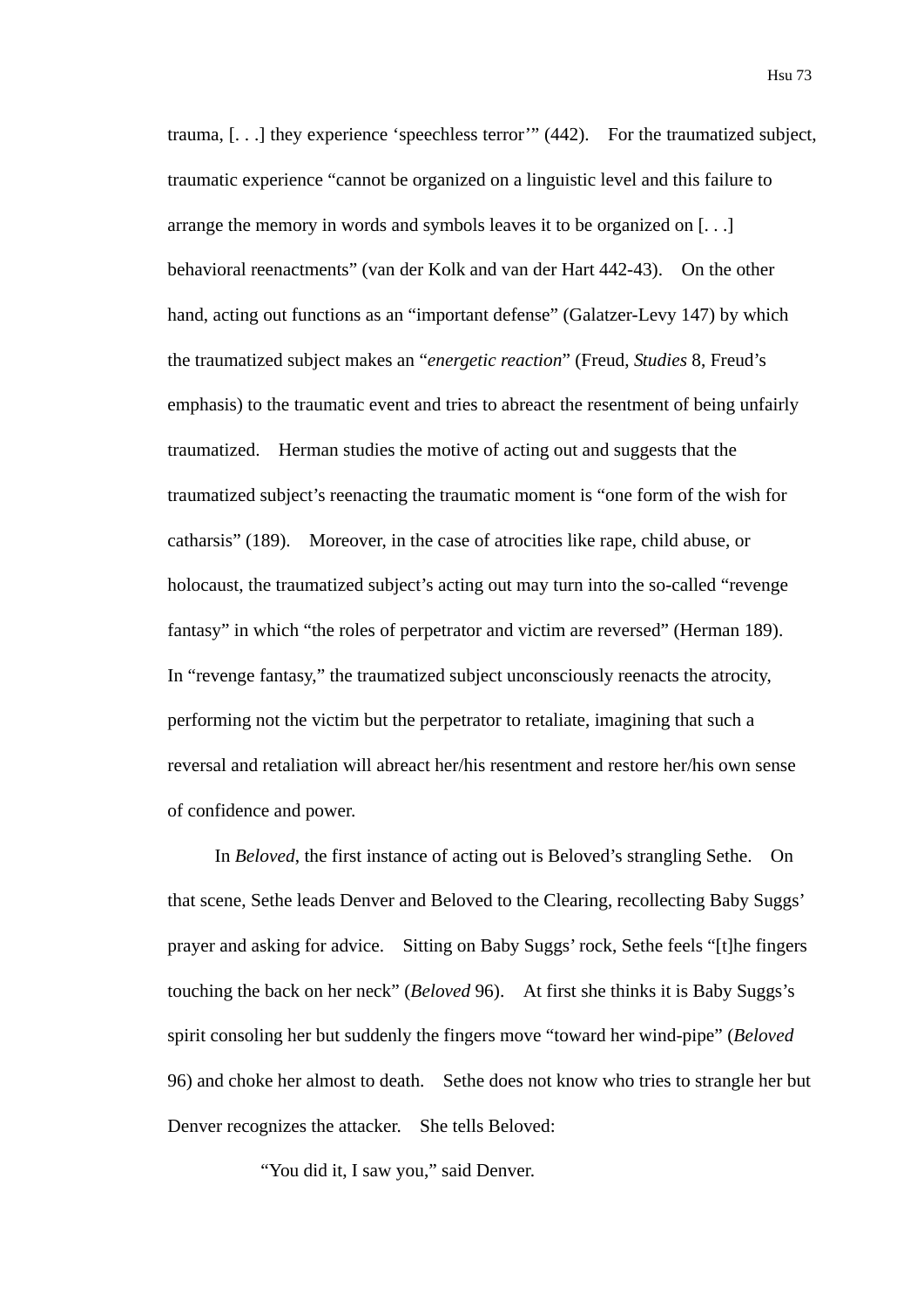"What?"

"I saw your face. You made her choke."

"I didn't do it." (*Beloved* 101)

Beloved denies having choked Sethe's neck because acting out is an unconscious doing and Beloved performs it without knowing what she has done. On her way back to 124, Sethe recollects that the fingers strangling her are much the same as the touches of the baby ghost in 124 (*Beloved* 98). Sethe's recollection confirms Denver's words and assures us that Sethe's choking in the Clearing is Beloved's acting out. Intending to retaliate against Sethe for cutting off her throat, Beloved reenacts the traumatic scene in the woodshed eighteen years ago, reversing the role and acting as the perpetrator to strangle her mother. Another concrete instance of acting out in the novel is Sethe's attempt on the life of Edward Bodwin. Sethe's acting out is noteworthy because it is not only a revenge fantasy but also corresponds to Lacan's notion of acting out which emphasizes "the intersubjective dimensions of recollection" (Evans 3), that is, the participation of the other in trauma narrative. Dylan Evans explains that Lacan supplements Freud's definition of acting out by considering the dimension of the other:

> [R]ecollection does not merely involve recalling something to consciousness, but also communicating this to an Other by means of speech. Hence acting out results when recollection is made impossible by the refusal of the Other to listen. When the Other has become "deaf," the subject cannot convey a message to him in words, and is forced to express the message in actions. The acting out is thus a ciphered message which the subject addresses to an Other. (3)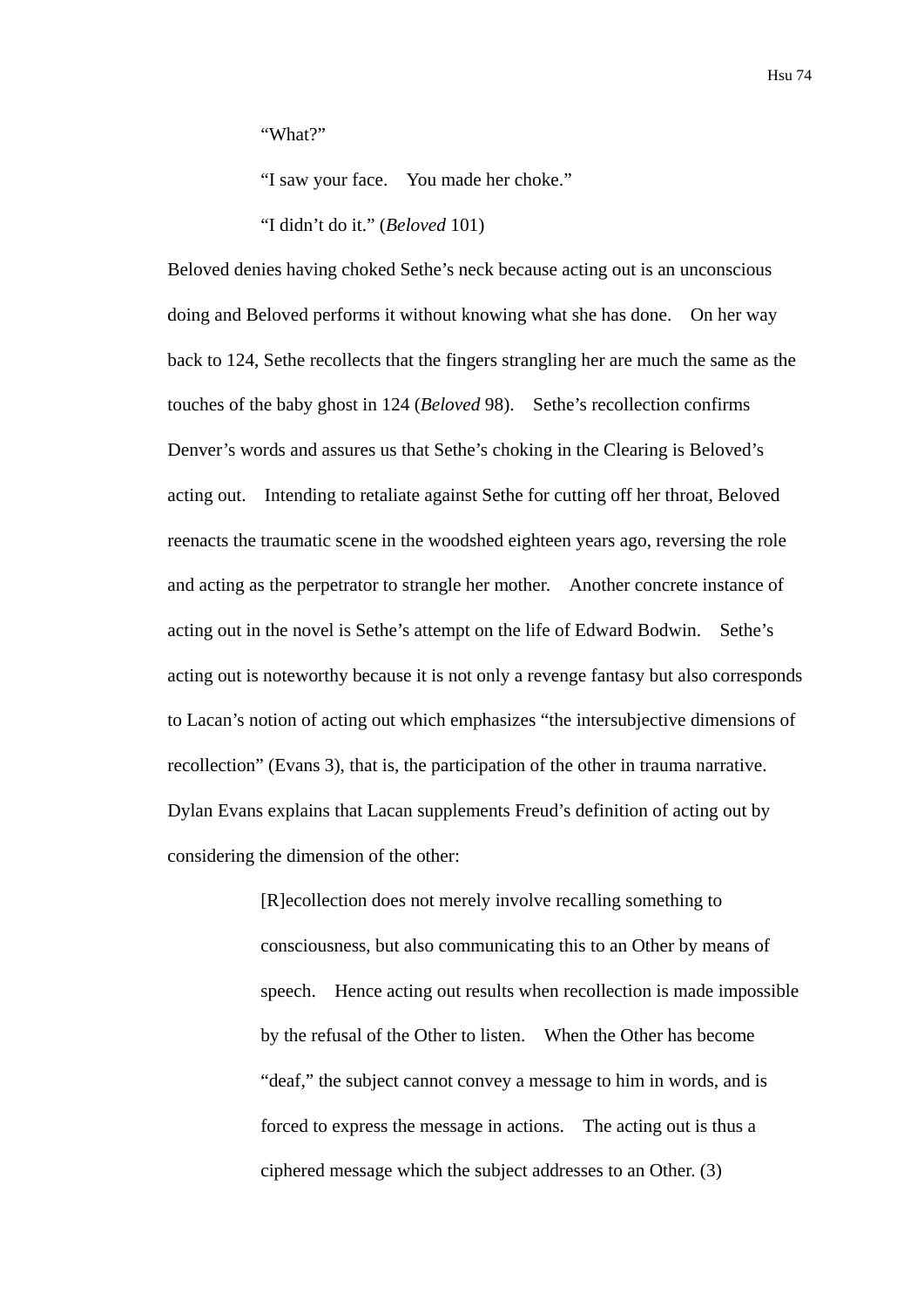Scrutinizing the context in the novel, we discern that Sethe's acting out results from Beloved's refusal to listen. As discussed, Sethe endeavors to persuade Beloved that "what she had done was right because it came from true love" (*Beloved* 251) but Beloved refused to listen. Unable to make Beloved comprehend her motive of infanticide, Sethe has nothing to do but reenacts the traumatic moment. Mr. Bodwin's appearance gives Sethe a chance to act out, showing Beloved how much she loves her. On that scene, Mr. Bodwin drives a cart down Bluestone Road, heading for 124 to pick up Denver to work. Being desperate to act out, Sethe sees a man wearing a wide-brimmed hat (Mr. Bodwin) approaching the house and mistakes him for schoolteacher—"Guiding the mare, slowing down, his black hat wide-brimmed enough to hide his face but not his purpose" (*Beloved* 262). Sethe believes that she is re-experiencing the traumatic event eighteen years before and schoolteacher/Mr. Bodwin "is coming into her yard and he is coming for her best things" (*Beloved* 262). Indulged in her revenge fantasy, Sethe determines to retaliate and to reverse the role as the hunted; she runs toward Mr. Bodwin with an ice pick in her hand, acting the perpetrator to hunt the white man and to show Beloved that she will do everything to protect her children.

Acting out, like repetition compulsion, is not an effective approach for the traumatized subject to drive away her/his traumatic memory. Freud considers that acting out is the traumatized subject's "abnormal reactions" which should not be executed outside the treatment (*An Outline* 177). This argument is persuasive because the traumatized subject may abreact her/his resentment of being traumatized during the moment of acting out yet she/he cannot ultimately free her/himself from traumatic memory by means of revenge fantasies. Moreover, the traumatized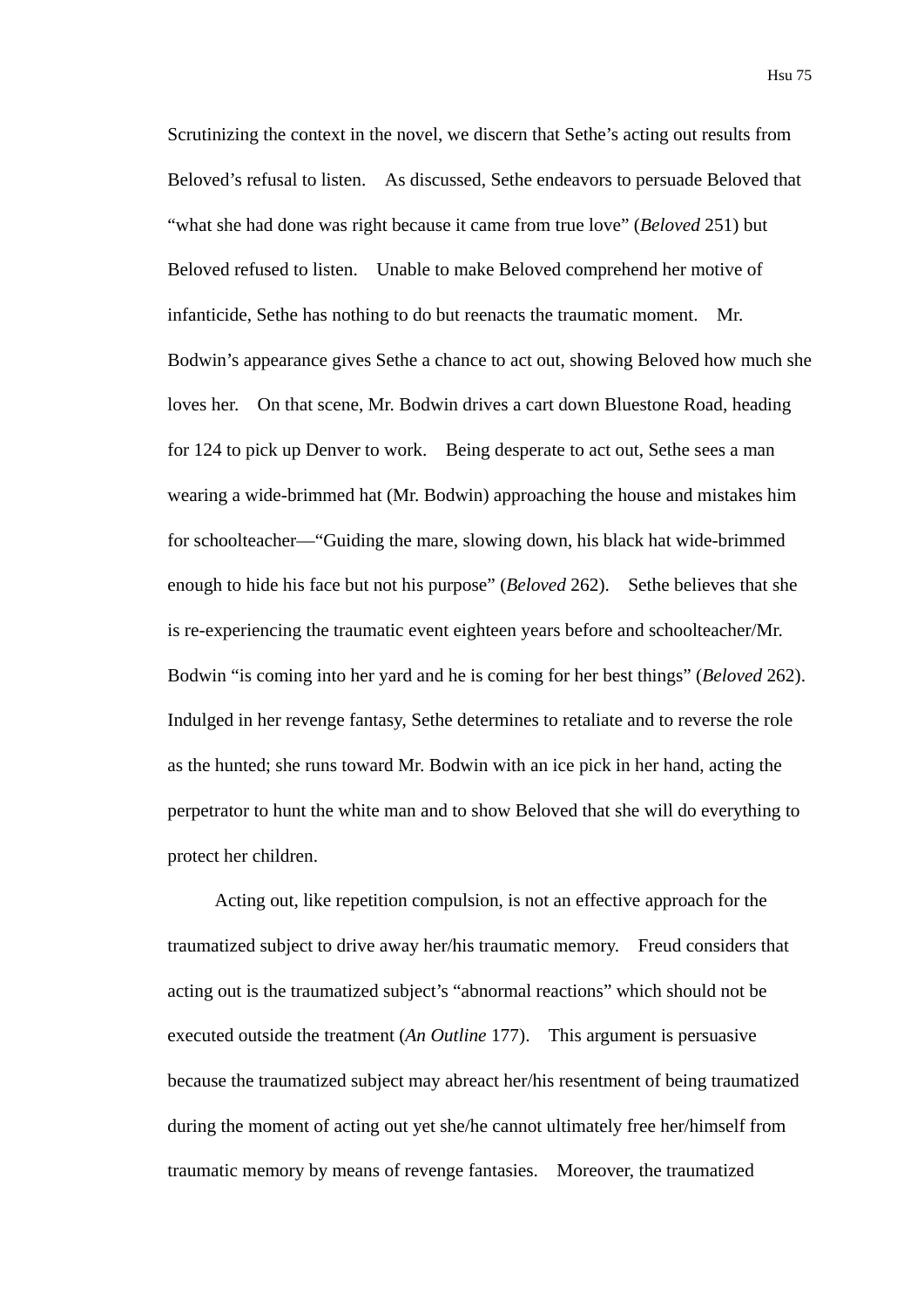subject's acting out often takes "the form of aggressive behaviour directed either at the self or at others" (Laplanche and Pontalis 4) and these violent actions may put the traumatized subject or other people at risk of serious and irreparable harm. Herman indicates that violent actions in the traumatized subject's revenge fantasy actually increase her/his torment because "[t]hey exacerbate the victim's feelings of horror and degrade her image of herself. They make her feel like a monster. They are also highly frustrating, since revenge can never change or compensate for the harm that was done" (189). In *Beloved*, the traumatized characters' acting out does not bring relief. Neither Beloved nor Sethe derives comfort from their acting out as retaliation. Beloved's strangling Sethe in the Clearing does not heal her trauma because from then on she keeps chastising her mother for cutting off her throat. In Sethe's case, Sethe's acting out, instead of bringing relief, nearly cause serious and irreparable harm to Mr. Bodwin and herself alike, since she mistakes the benefactor for the perpetrator. Had Denver not stopped her mother's acting out in time, Sethe would feel great shame and regret after restoring to reason because she returns evil for good, killing by mistake the kind old man who are always available when Sethe's family are in need of help.<sup>6</sup>

#### **IV. The Significance of the Other in Trauma Healing**

1

The above discussion on repetition compulsion and acting out in *Beloved* shows us that the traumatized subject's intention of healing the trauma without the participation of the other cannot be accomplished. However, readers may question: why is the participation of the other so significant in trauma healing? To answer this

 $6$  Mr. Bodwin helps Baby Suggs to begin a new life after she leaves Sweet Home. He also rescues Sethe from the gallows for her infanticide and offers Denver a job to sustain her mother and Beloved who are "only interested in each other" (*Beloved* 240).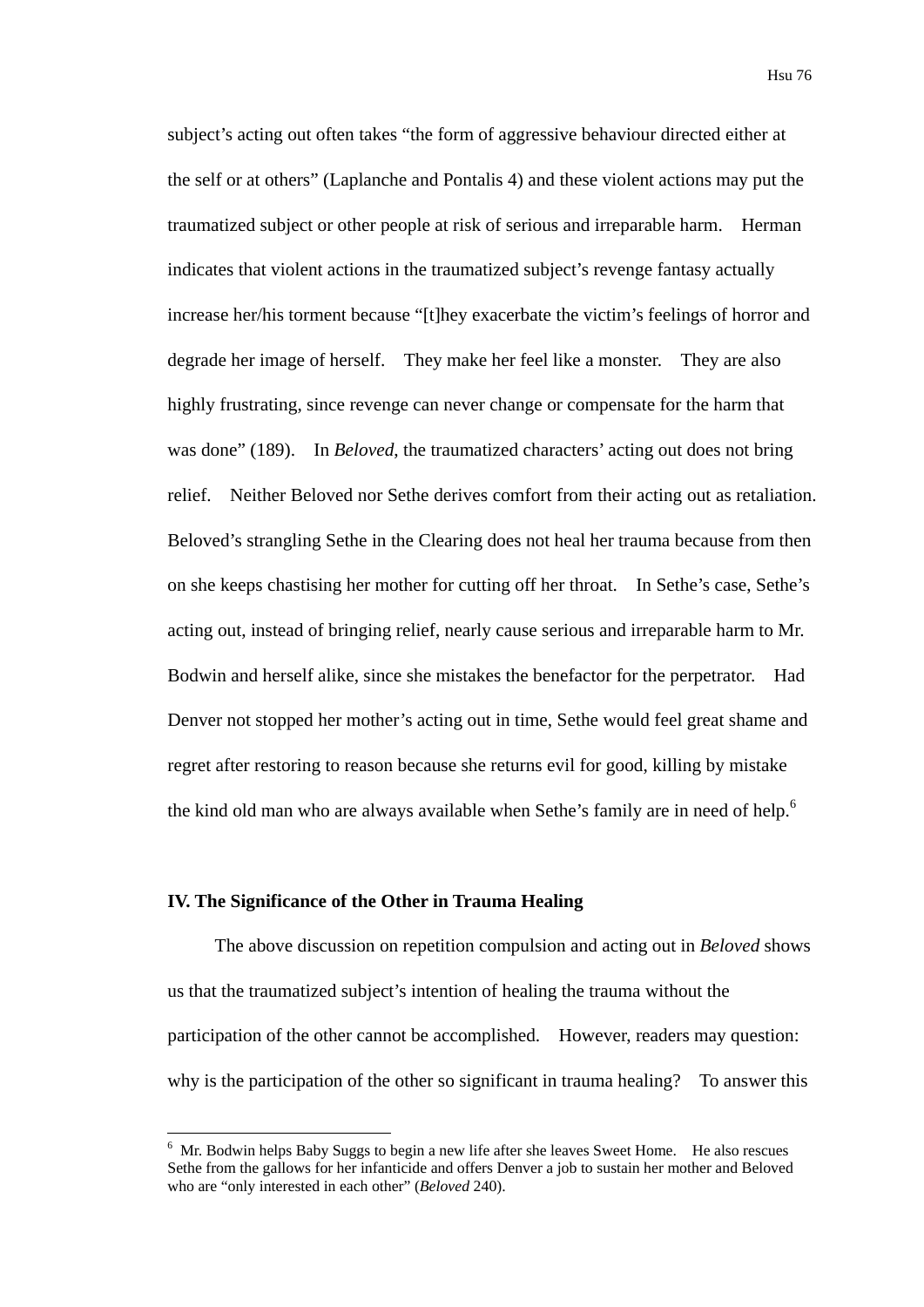question, we need to know how the subject is constituted. Psychoanalysts believe that the constitution of the subject is based on the differentiation of the other. In other words, only by recognizing the being of the other can the subject constitute her/his subjectivity. Freud discovers the "Oedipus complex," by which he stresses that the little boy determines his identity in virtue of recognizing his mother, who does not have the penis—"the paternal metaphor" (Boothby 153), as the other. Lacan names the process of the constitution of the subject as "alienation" ("The Subject" 210), through which the subject is constituted by differentiating the other from "the Ideal-I" ("The Mirror Stage" 2), the unified whole without the other.<sup>7</sup> Following Freud and Lacan's perspectives, it is clear that the constitution of the subject depends on the interaction between the subject and the other. Bearing this in mind, now we go back to answer the question. Trauma, as was stated above, is "the severe fragmentation of the self" (Morrison, "Unspeakable" 214). For the traumatized subject, traumatic events "shatter the construction of the self that is formed and sustained in relation to *others*" (Herman 51, emphasis mine). As a result, the aim of trauma healing is to reconstruct the damaged subject and, since the constitution of the subject depends on the other, the participation of the other becomes a prerequisite for the success of trauma healing. Herman agrees to this idea, pointing out that trauma healing should focus on the interaction between the traumatized subject and the other: "Recovery can take place only within the context of relationships; it cannot occur in isolation. In her renewed connection with other people, the survivor re-creates the

1

 $<sup>7</sup>$  The Ideal-I is a mirage, a fictional image of the complete subject formed at what Lacan calls "the</sup> mirror stage." Lacan explains that the mirror stage takes place from the age of six months to eighteen months ("The Mirror Stage" 1-2). During that period, the baby builds her/his primal subjectivity, the Ideal-I, through the mirror image combining the reflection of her/his own body, the people and the things around her/him. For the baby, she/he assumes that she/he is the world since the combined mirror image represents a form of totality, a unified whole without the other.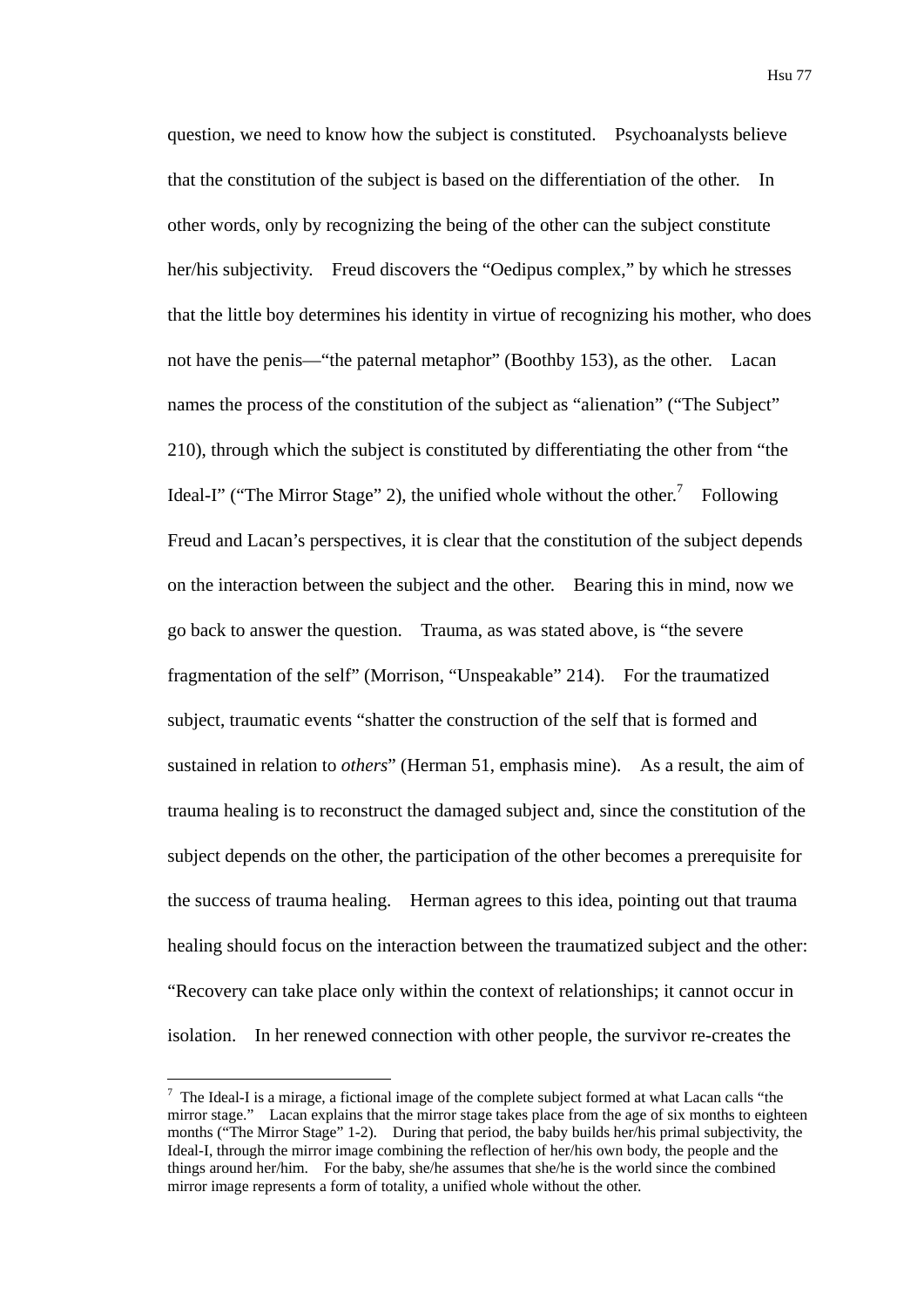psychological faculties that were damaged or deformed by the traumatic experience" (133).

In *Beloved*, even though Sethe chooses to live in isolation in order to protect her family from further injury, she and her daughter still yearn for the presence of the other who will bring comfort and share their burden of the past. Living with the unhealed trauma, Sethe feels hopeless for the future but Paul D "was adding something to her life—something she wanted to count on but was scared to" (*Beloved* 95). For Sethe, Paul D is the other whom she can trust and whose appearance gives her the courage "to launch her newer, stronger life" (*Beloved* 99). When Sethe is baking the biscuits before the cooking stove, Paul D embraces her from behind and "his hands under her breasts" (*Beloved* 17). Sethe weeps for feeling relieved because, eventually, there is someone who can share her burden represented by the weight of her breasts (*Beloved* 17-18). Before recognizing Beloved as her daughter, Sethe cherishes the days with Paul D and confesses to herself that "she wanted Paul D. No matter what he told and knew, she wanted him in her life. [. . .] Trust and rememory, yes, the way she believed it could be when he cradled her before the cooking stove" (*Beloved* 99). Denver, like her mother, yearns for the company of the other. After Denver's two brothers leave the house and Baby Suggs dies, loneliness "wore her out" (*Beloved* 29) and Denver can only "appreciate the safety of ghost company" (*Beloved* 37). When Beloved appears in front of 124, Denver takes good care of her, feeling "relieved and easeful" (*Beloved* 55) because she believes that Beloved is her sister, the trustworthy family member who will accompany her and end the sufferings of her family. However, after seeing Beloved chastising Sethe, Denver realizes that Beloved is not the benevolent other whom she can rely on. To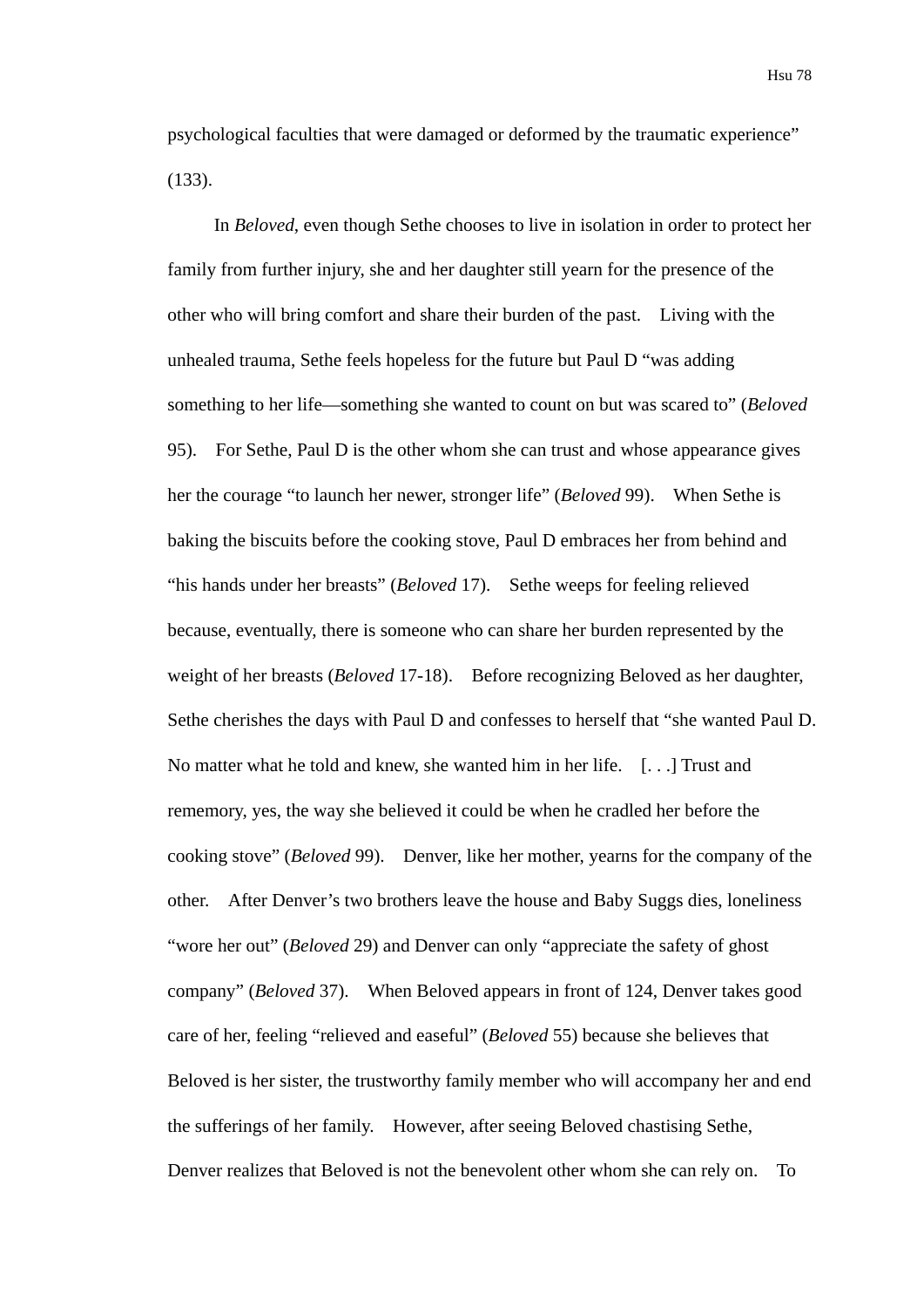save her mother, Denver has no choice but to "leave the yard [. . .] and go ask somebody for help" (*Beloved* 243). Lady Jones and other blacks respond heartily to Denver's demand, donating food to sustain her family. The relationship re-established between Denver and the black community reconstructs the damaged self of Denver, making her a confident woman and offering her the force and courage to stop Sethe from her attempt on Mr. Bodwin's life.

# **V. The Role of the Other in Trauma Narrative**

On the relation between the subject and the other, Emmanuel Levinas stresses the importance of interlocution by indicating the "impossibility of approaching the other without speaking" (7). He considers the being of the other as an "interlocutor," a "partner" to the subject within a relation of mutual understanding (6-7). As a result, the participation of the other in trauma healing inevitably involves trauma narrative between the traumatized subject and the other. Trauma narrative, as discussed in Chapter Two, is more like a form of monologue. The speaker cannot clearly express her/his experiences and feeling; nor can the listener fully understand what happens and how the traumatized subject suffers. However, Levinas' discussion on the role of the other manifests that the other in trauma narrative should not act only as a listener who passively receives information. In trauma narrative, the other could be the interlocutor. With positive attitude, the other tries to convert the traumatized subject's monologue into the dialogue by which the traumatized subject and the other can communicate with each other. Being an interlocutor, the other plays the role as a guide "in whose presence the survivor can speak of the unspeakable" (Herman 175). Following the other's guidance, the traumatized subject gets rid of "the wordlessness

Hsu 79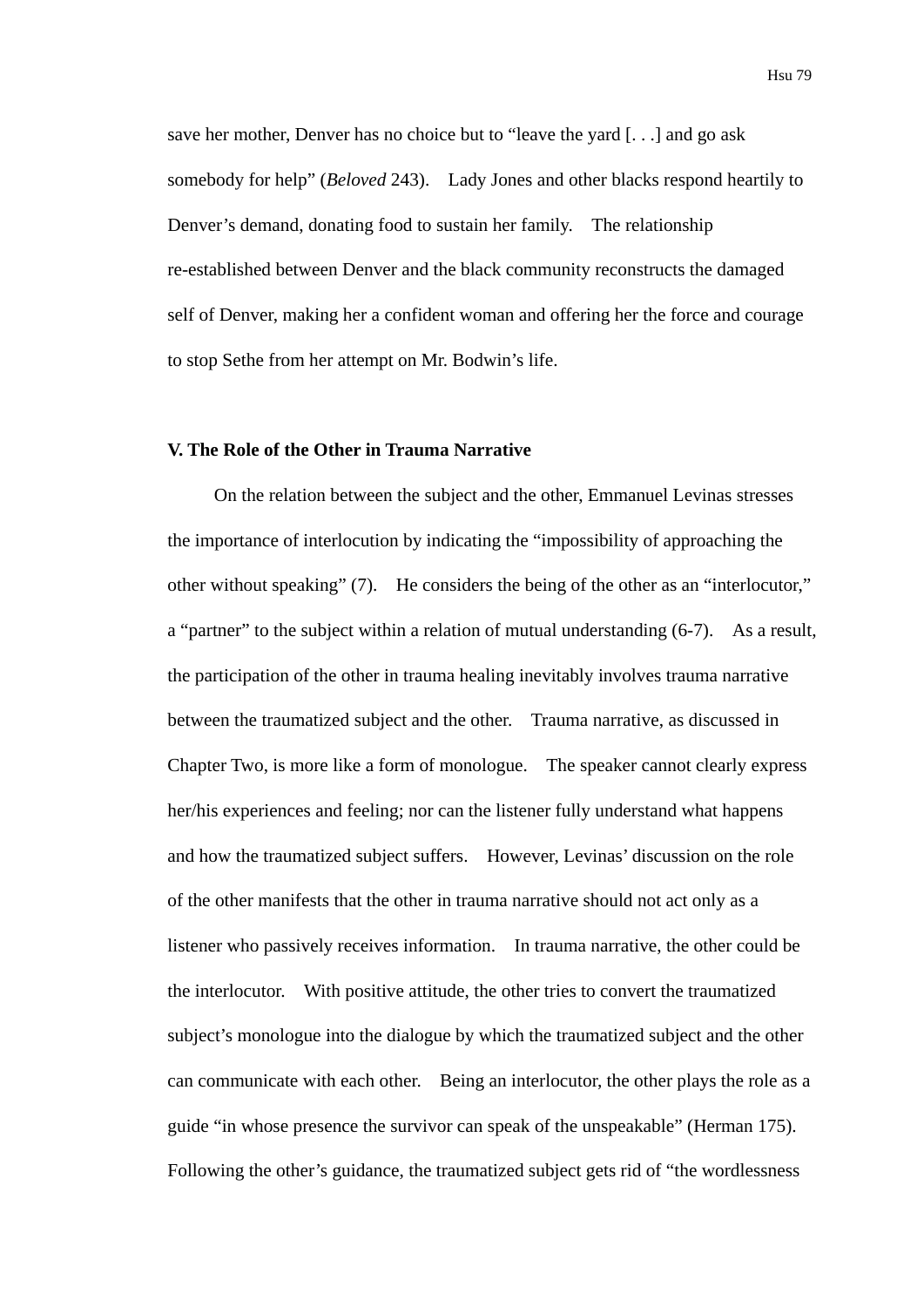of the trauma, she discovers that there is a language for her experience" (Herman 158). In *Beloved*, Paul D is the other/interlocutor who leads and encourages Sethe "to tell, to refine and tell again" (*Beloved* 99) her traumatic experiences. Paul D urges Sethe to share with him the burden of the past:

> "leave it [Sethe's trauma] to me. See how it goes. No promises, if you don't want to make any. Just see how it goes. All right?" "All right."

"You willing to leave it to me?"

"Well—some of it." (*Beloved* 46, explanation mine)

Even though Sethe inclines to be reserved in her trauma narrative, readers foresee the possibility of trauma recovery from their dialogue. This process of talking cure continues until Paul D and Sethe argue over the death of Beloved and Paul D moves out from 124.

Another role the other/interlocutor plays in trauma narrative is an ally, a comforter who accompanies the traumatized subject, offering a sense of security, and alleviating her/his pain when she/he is recounting the unbearable memories. In *Beloved*, Paul D considers himself as an ally. His job is to protect Sethe and to assure her that she is not alone in trauma narrative. Paul D says, "Sethe, if I'm here with you, with Denver, you can go anywhere you want. Jump, if you want to, 'cause I'll catch you, girl. I'll catch you 'fore you fall. Go as far inside as you need to, I'll hold your ankles. Make sure you get back out" (*Beloved* 46). Although Paul D does not further explain his words, we can understand that the action—"to jump" and "to go inside"—in Paul D's saying means "to explore and to recount the painful past." For Sethe, Paul D is her best companion who will wait for her and keep her safe if she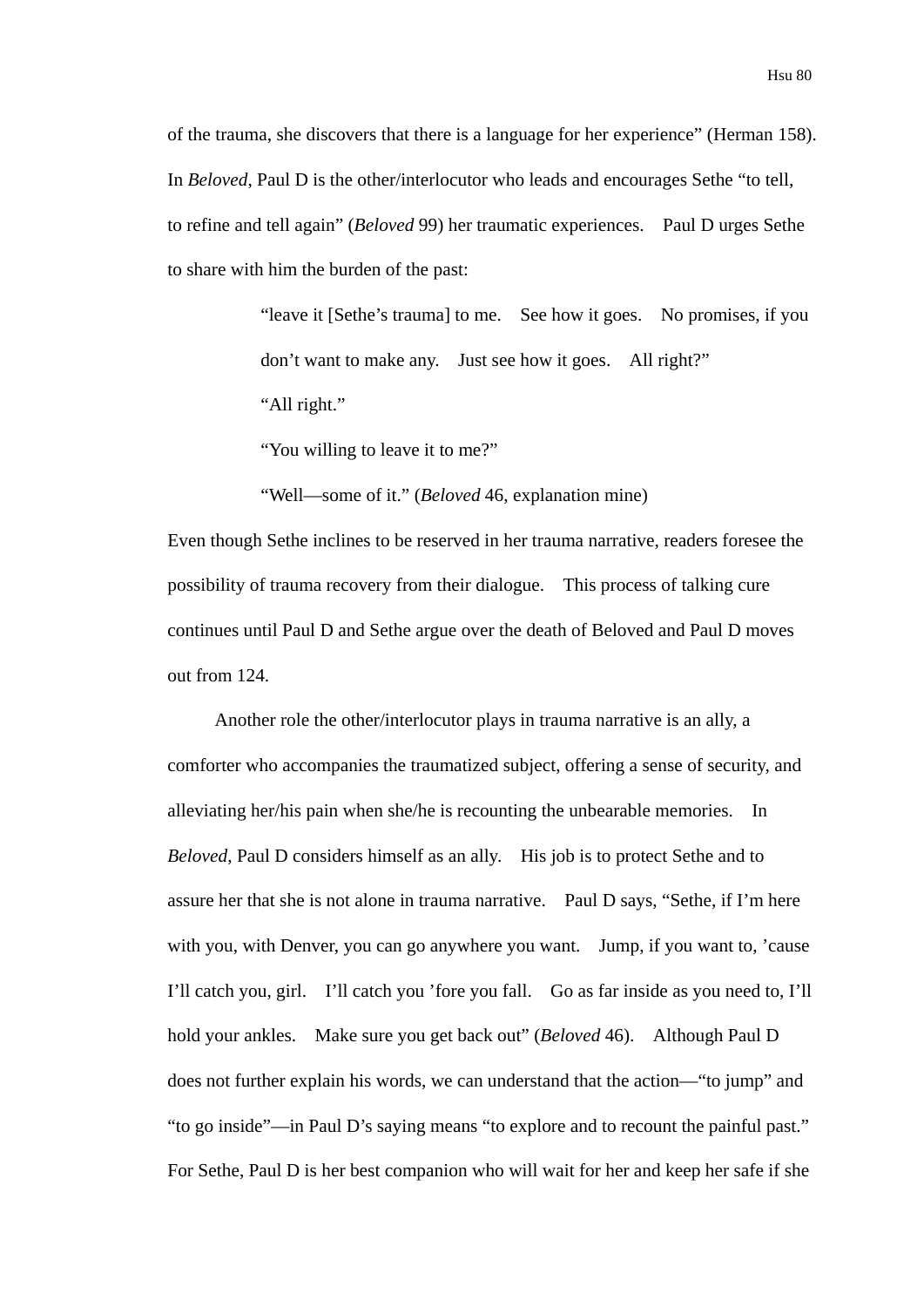decides to "jump into" or "go inside" her repressed memories.

The last role the other/interlocutor can play in trauma narrative is the advisor. Imprisoned in traumatic memory, the traumatized subject narrows her/his interest to the irrecoverable past and lives with negative thinking. In trauma narrative, the other/interlocutor can proffer advice, instructing the traumatized subject to review what happened from different perspectives and to put a stop to self-pity. Acting on the other's advice, the traumatized subject may realize that "she is not doomed to suffer this condition indefinitely; she can expect to recover" (Herman 158). In *Beloved*, Paul D proffers advice to Sethe, suggesting that there could be a new life for Sethe and her daughter. Paul D tells Sethe: "I got here and sat out there on the porch, waiting for you, well, I knew it wasn't the place I was heading toward; it was you. We can make a life, girl. A life" (*Beloved* 46). For Sethe, to live a life with Paul D is tempting because he "represents the possibility of a future, of a story that can go on" (Morgenstern 111).

#### **VI. Trauma Narrative and Trauma Healing**

1

In her study of trauma and recovery, Herman regards trauma narrative as an indispensable stage of trauma healing. $8$  She notes that, although recounting the traumatic past is the last thing the traumatized subject wants to do, "[s]haring the traumatic experience with others is a precondition for the restitution of a sense of a meaningful world" (70). Herman and other psychotherapists' interest in and emphasis on the significance of trauma narrative derives from Freud's notion of

<sup>8</sup> According to Herman, trauma recovery "unfolds in three stages" (155). The fist stage is "the establishment of safety" (155). The second is telling the story of the trauma "in depth and in detail" (175) and the third stage is "reconnection with ordinary life" (155).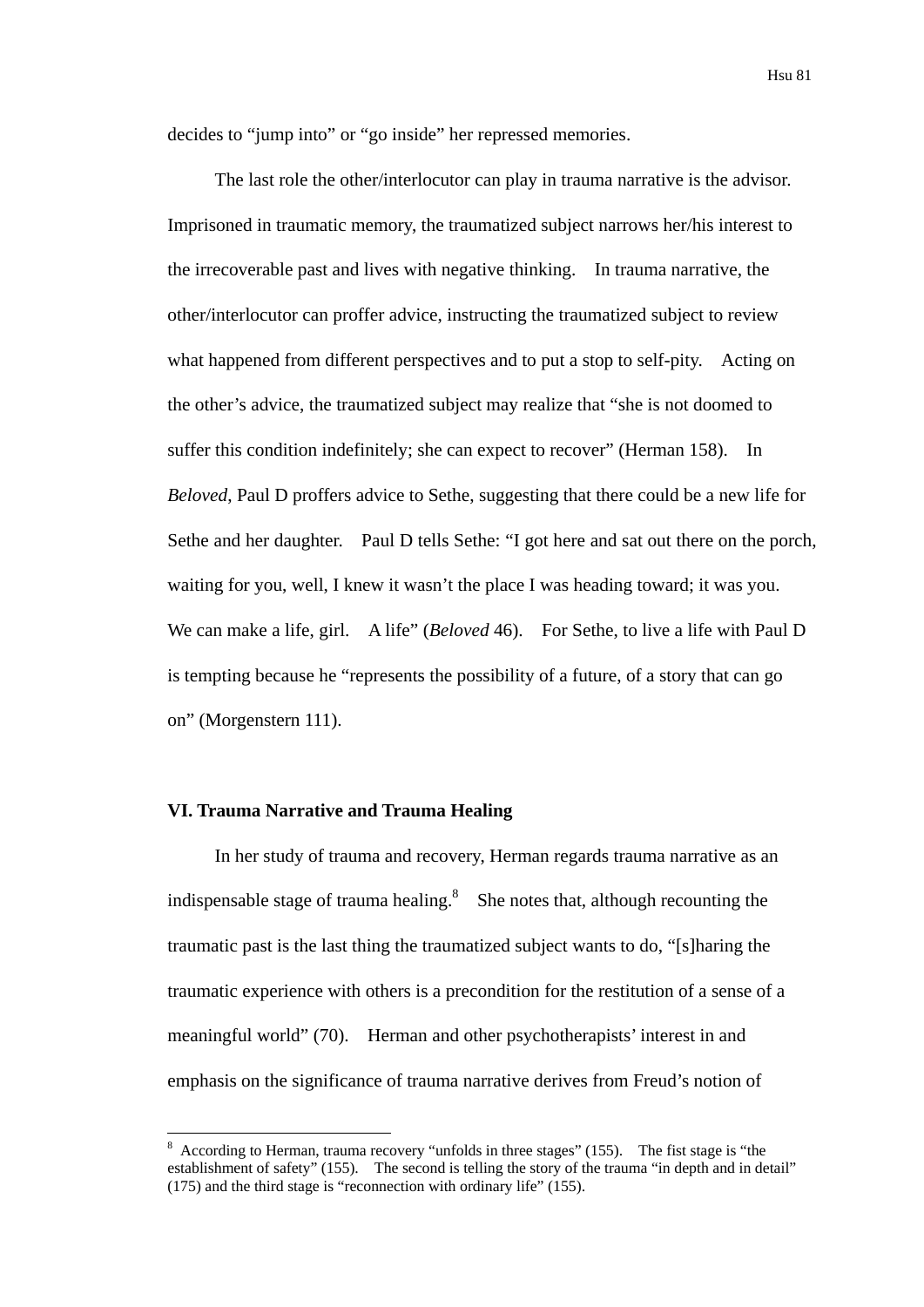"talking cure." During his treatment of the traumatized patient, Freud notices that the patient's "hysterical symptom" disappears when the psychoanalyst "*had succeeded in bringing clearly to light the memory of the event* [. . .] *and when the patient had described that event in the greatest possible detail and had put the affect into words*" (*Studies* 6, Freud's emphasis). Freud's research on "talking cure" enables the psychotherapists to put their trust in trauma narrative whenever they are considering an effective approach to heal the trauma.

However, readers may question the function of trauma narrative in trauma healing, asking if trauma narrative is really a prerequisite for trauma recovery. To answer this question, we have to review the definition of trauma. Trauma, as discussed in Chapter Two, haunts and plagues the traumatized subject because traumatic memory, unlike narrative memory, cannot be pinned down and assimilated into one's personal history. To heal the trauma, psychotherapists need to help the traumatized patient "to convert traumatic memory into narrative memory" (Leys 647-48), transforming the unspeakable trauma into the coherent, assimilated life story, and this task can be done "by getting the patient to recount his or her history" (Leys 648). Therefore, trauma narrative is a prerequisite for trauma recovery. Vickroy stresses the significance of "dialogical interrelation" in trauma healing, indicating that this kind of interrelations "can be vitally important to helping individuals emerge from traumatic stasis and repression if their experience is integrated into a narrative memory structure in a relationship with, for example, a therapist or a witness" (184). In trauma narrative, with the support of the other/interlocutor, the traumatized subject narrates in detail her/his unbearable memories. The narration/reconstruction of her/his past enables the traumatized subject to confront and master her/his traumatic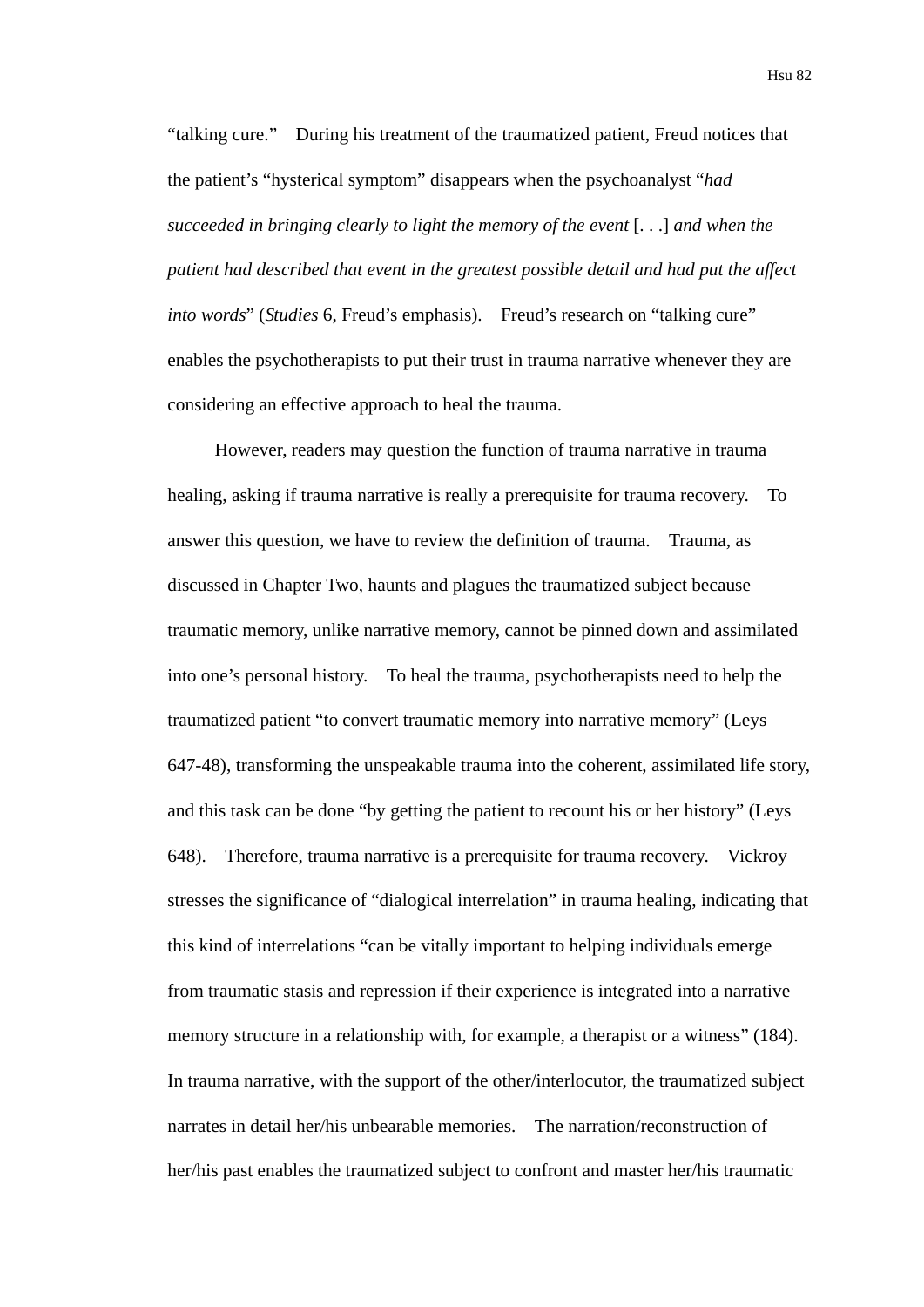experiences, "the person can look back at what happened; he has given it a place in his life story, his autobiography, and thereby in the whole of his personality" (van der Kolk and van der Hart 448). The process of narrating and assimilating traumatic memory is also the process of empowerment, making the traumatized subject the author of her/his personal history and encouraging her/him to revive her/his life which has been stagnant from the moment of being traumatized.

In *Beloved*, Morrison "foregrounds the *dialogic characteristics* of memory" (Mobley 192, emphasis mine); she constructs "dialogical spaces for characters" (Vickroy 184) in order to unfold their trauma narrative and to open up the possibility of each character's trauma recovery. The trauma narrative between Denver and Janey Wagon is the turning point of the plot in *Beloved*; it also brings the possibility of trauma recovery for the occupants in 124. Meeting each other in Mr. Bodwin's house, Janey asks Denver what happens to her mother. Denver hesitates about telling the truth but she realizes that "[n]obody was going to help her unless she told it—told all of it" (*Beloved* 253). Denver discloses to Janey what happens in 124, saying "the girl in her house who plagued her mother as a cousin come to visit, who got sick too and bothered them both" (*Beloved* 254). Denver's trauma narrative forces herself to confront the predicament of her family. It also reconnects the Sethe family with the black community, urging the black women to get together, standing in front of 124, singing songs and driving out Beloved/trauma from the house. At the end of the novel, after Beloved disappears, Paul D returns to 124 to continue his trauma narrative with Sethe. Paul D tells Sethe, "I need to talk to you" (*Beloved* 271), because "[h]e wants to put his story next to hers" (*Beloved* 273). Although Sethe lies on the bed and mourns for the leaving of Beloved, Paul D comforts her and